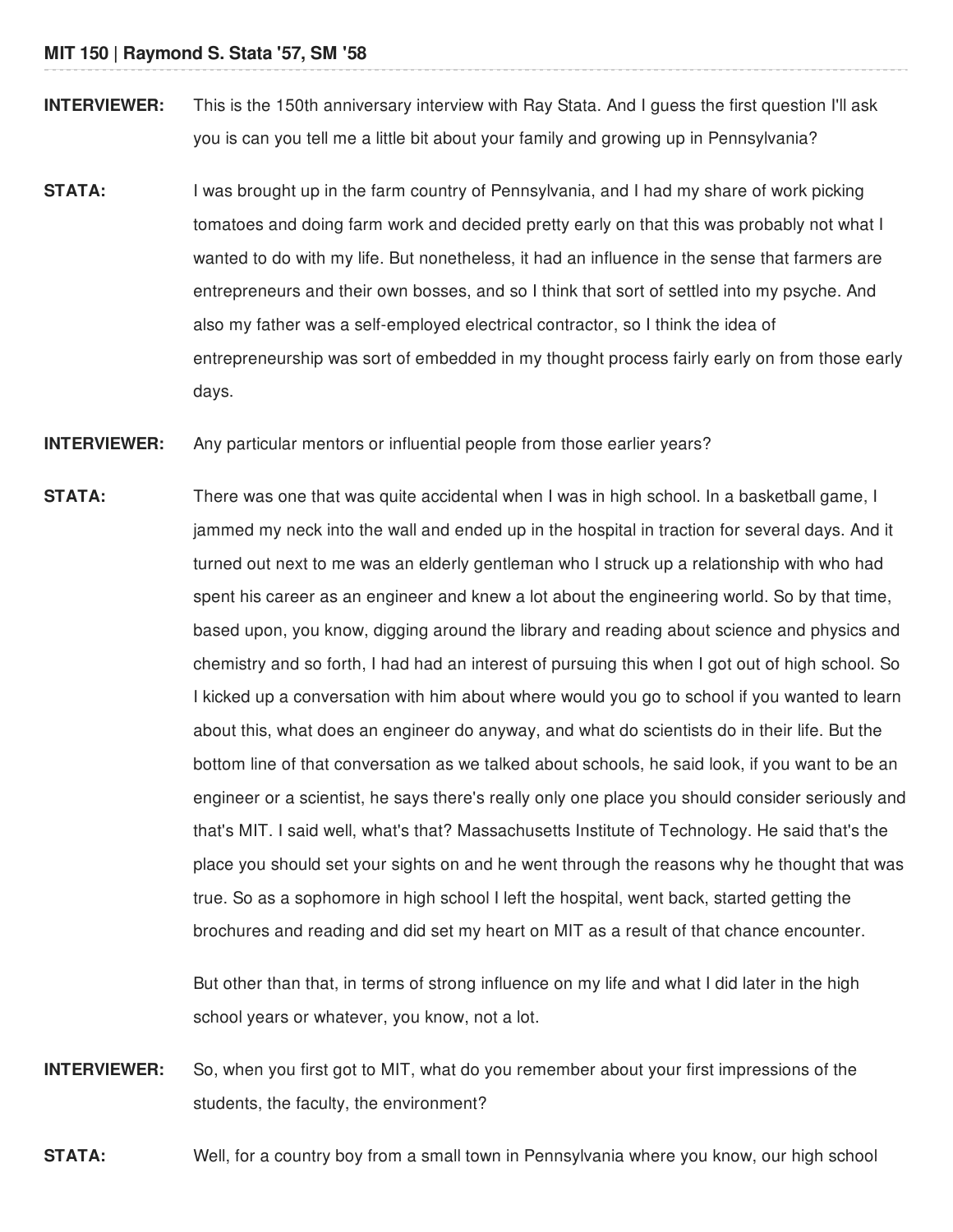was not like the Bronx High School of Science, it was intimidating -- there's no question about that. You know, most of the people had advanced placements in calculus and I hardly knew what calculus was. So for me it was a real catch-up to a field that I could stand abreast of the students here, and actually wondered whether I could actually make it or not.

A thing that reinforced that, which I'll never forget, in the physics department we had a very famous Dr. Buechner as I remember. He was quite a renowned physicist teaching a freshman class. The first examination we had, which I think made deliberately difficult, and I didn't do particularly well on it and neither did anybody else in the class. He came out and he says well, he says, you know probably a lot of you birds don't belong here. I would say what I can tell from these test scores, probably about 30 of you should drop out. Because I don't know that you're really cut out to do the kind of challenging work that we have here at MIT.

You know I'm not ever sure why he challenged us in that way, maybe just to wake us up, because he certainly woke me up and made me doubt even more about whether I could do it. But as the months and the time went by and other exams I did better on, I gained confidence, and by the end of the first year I felt that I was going to be able to do well enough to be a proud graduate of this place and stand up against some very bright people along the way.

**INTERVIEWER:** Can you talk a little bit about what it was like at MIT in the 50s, just what the school was like?

**STATA:** Yeah, well one thing was very clear, there weren't very many women around. There was five or six percent so they were sort of a rare sightings on the campus, and of course, that's one of the dramatic changes over the years. But probably not all that different, so it was a pretty grueling experience. I mean you had to work pretty hard.

> In my case, so I came here from a family not of means and so I had to work to earn part of my keep. And so the work on top of the school work was a pretty grueling experience. So, from that point of view, it wasn't a fun place. I think maybe today -- I mean there's different kinds of fun, but a pretty serious experience. I think that part, the drinking from the fire hose, you know that probably hasn't changed a whole lot. But the other thing that had an impression on me was that the faculty and type of material that we were challenged to learn didn't pull any punches. I mean they threw at us the heavy-duty, non-edited versions of the tough stuff and they expected us to be able to grapple with it. And indeed that I think set up a self-confidence, you might say, that if somehow the other -- you could deal with the kind of material that you had to learn here, and you could do that in competition with the kind of students that they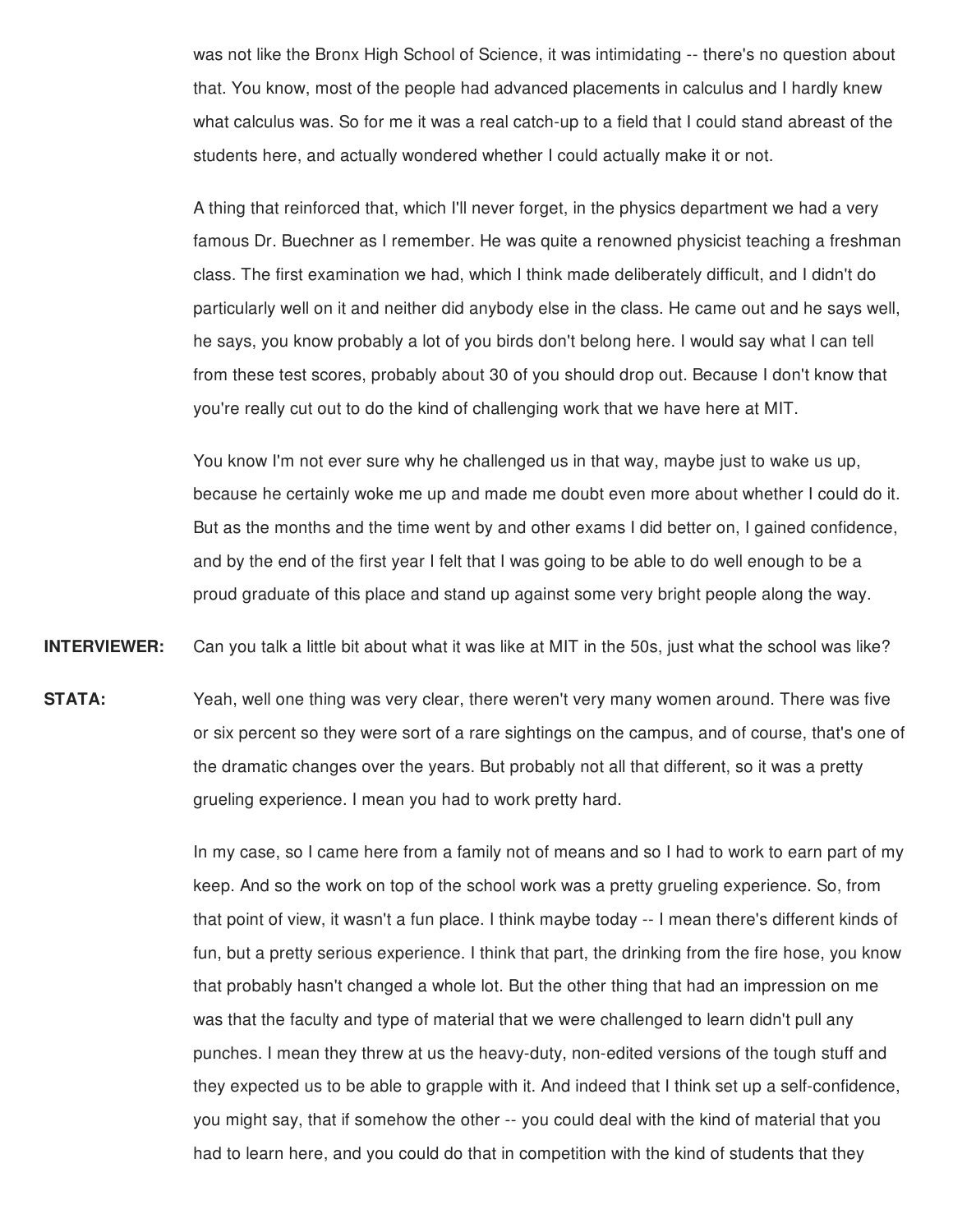garner from around the world, that by the time you got out of here, at least for me, it developed a sense of self-confidence that I could go out in the world and do great things against some very smart people. Probably, obviously, the things I learned in my course materials, not just in engineering, but equally important in humanities has been very important in my life. But probably building the confidence from the farm boy in Pennsylvania to somebody who could go out and start a company and build it over the years, I attribute a lot of that to MIT and the experiences that I lived through here.

**INTERVIEWER:** That's quite a gift.

- **STATA:** It is. And I felt always a deep sense of gratitude to MIT, because without that experience, without having listened to the gentleman there in the bed beside me about this being the place to go and setting on my sights to do it, I mean I can't imagine I could have accomplished the things in life that I did.
- **INTERVIEWER:** Were you part of the fraternity system?
- **STATA:** I was not. I looked at that and, again, sort of bit of a loner in personality, I didn't see myself mixing into that. So initially I was in the dormitories on senior house on the east campus, and then later on actually got an apartment with a roommate and lived off campus.
- **INTERVIEWER:** What made you choose electrical engineering?
- **STATA:** Well, I think everybody who comes here sort of -- not everyone -- but many people would think do they want to be a physicist, do they want to study physics, because a lot of the early introduction excitement to science that you get in high school is in physics, chemistry, and engineering you don't know anything about. So from point of view, continuing to learn about the things that I found in the library in the high school about science was the thing that really attracted me, and so I toyed with the notion of physics as a major. But as I got into it, I come to think about the practical aspects of what was I going to do with my life, did I want to be an academic or whatever, and become clear that engineering would be a better course for me to fulfill my aspirations. And from that point of view, there was a bias toward electrical that came out of just the appeal of the subject matter, and maybe some of my early experience in working with my father as an electrical contractor. You know I know some, a little bit about electricity at least.

**INTERVIEWER:** Did you used to go out with him sometimes?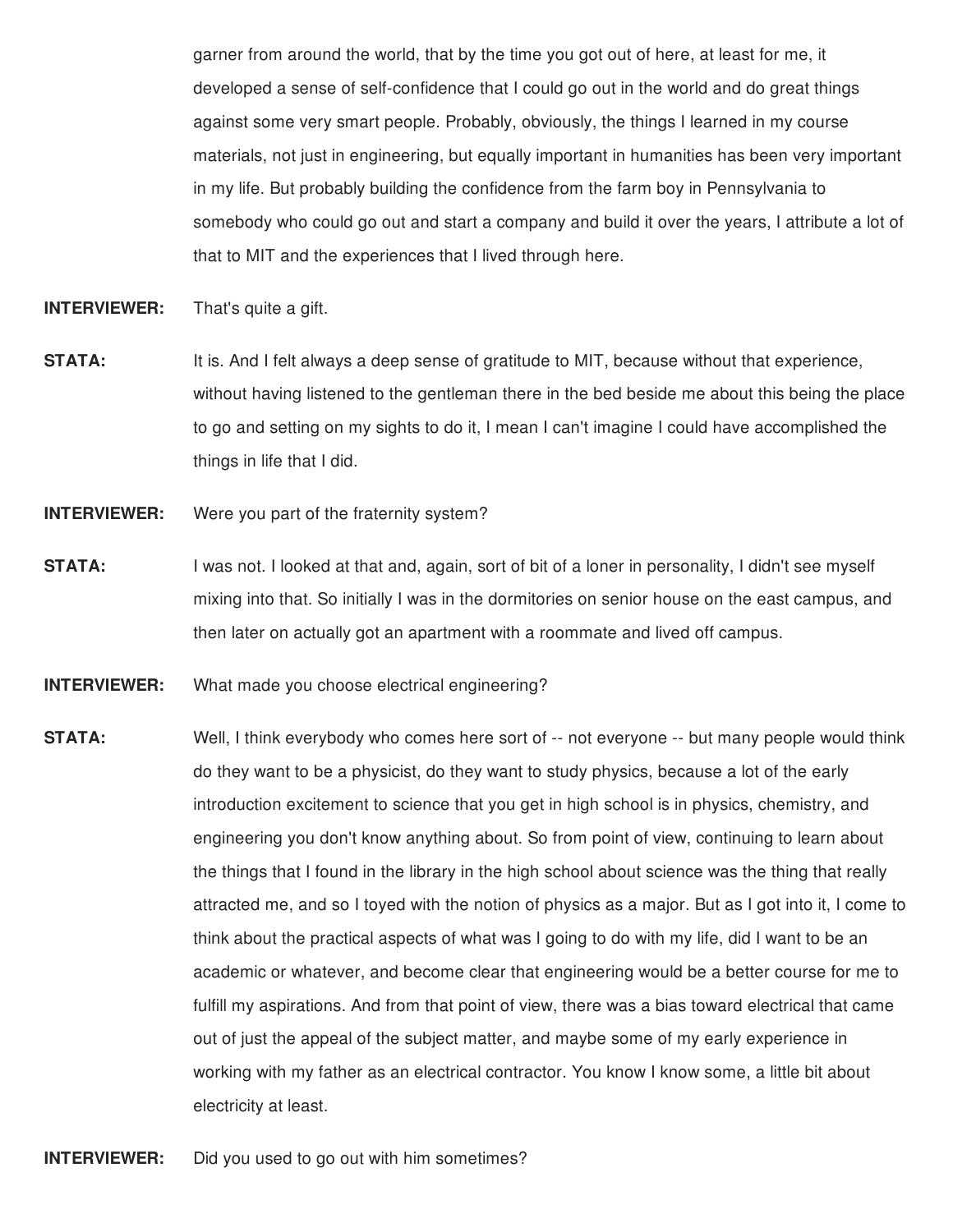- **STATA:** Oh yes. As a matter of fact, I worked quite extensively with him in doing the work -- weekends, evenings, summertime. So I did actually participate in -- it was sort of one-man business, it was a big business, but I was his helper.
- **INTERVIEWER:** What made you decide to stay at MIT for graduate school?
- **STATA:** It was really part of the 6A program, the cooperative program were sort of an automatic extension of your undergraduate education. So there really wasn't -- once I decided to go into co-op then the Master's degree is part of that program.
- **INTERVIEWER:** Were there differences between being an undergraduate here and being a graduate student?
- **STATA:** In that sense -- the 6A program and life as a graduate student in that program is more closely related I think to the undergraduate experience than the graduate experience. I never really felt I was part of the graduate school environment other than the extent to which you had to write a thesis and you had to develop a relationship with the faculty to do that. But otherwise, it was kind of an extension of my undergraduate experience. So I don't think I ever felt I was deeply part of the graduate school.
- **INTERVIEWER:** Were there any professors who mentored you at the time?
- **STATA:** I got to know a few, but for a variety of reasons not only were there challenges with respect to studies and work, but also on the home front, I had some challenges that made life for me a very, very busy time. So, the luxury of being able to really get to know faculty and develop deep relationships with them, I missed that. I missed out on that.

**INTERVIEWER:** Is that a regret?

- **STATA:** Yes, it is, because I've talked to others who maybe they were just more aggressive and made the opportunities. I give myself the excuse of being too busy, maybe it was my own fault. But I didn't put the time and effort into developing those relationships, and those who did I think during their experience here and afterwards, I think they gained from that some things that I did not.
- **INTERVIEWER:** What's kept you interested in electrical engineering for so many years? What is it about the field that keeps you engaged?

**STATA:** Well, once you get into any particular discipline or department of learning, there's a program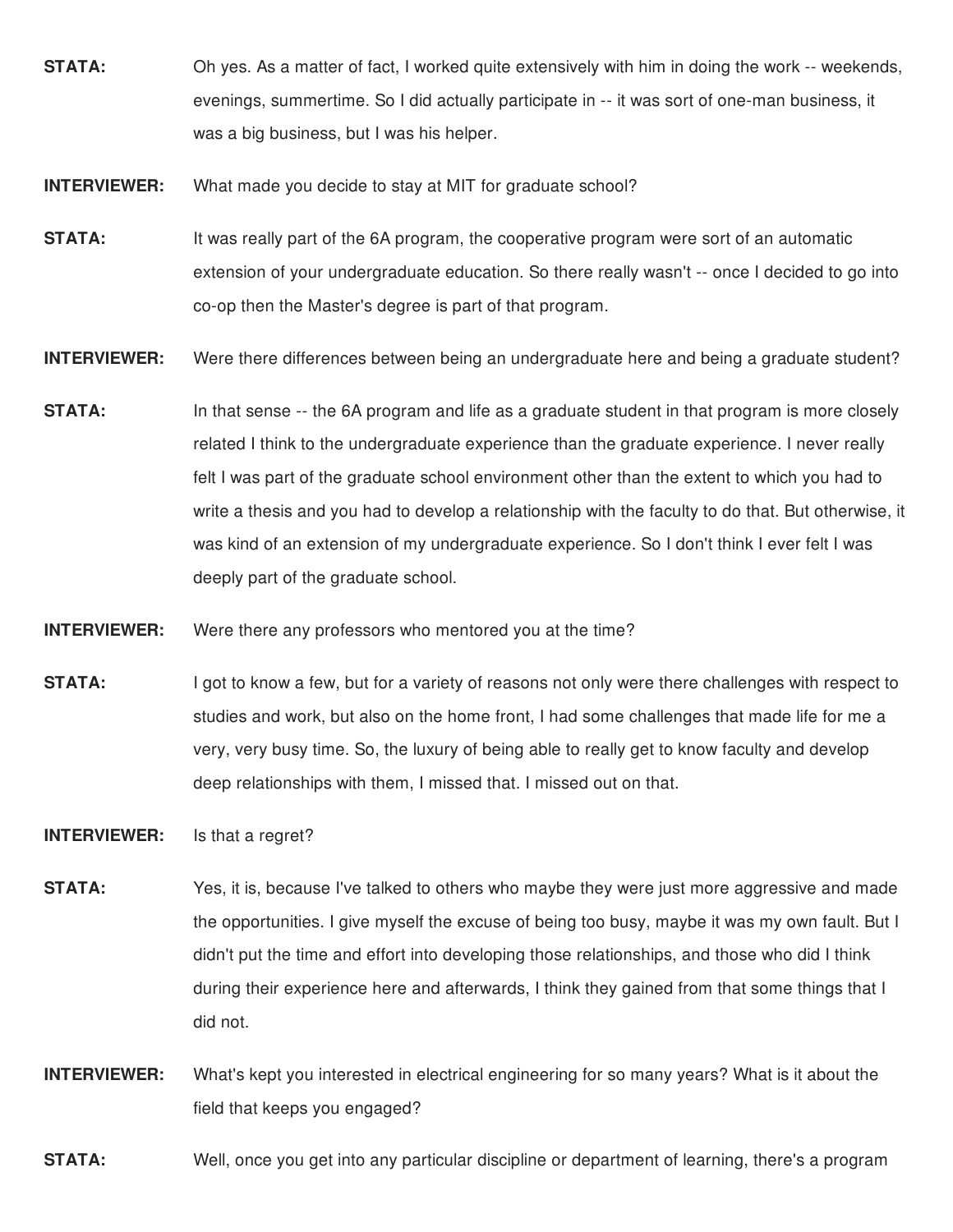that's been mapped out of what you need to know to be an electrical engineer, a very thoughtful program, and some very challenging and interesting subjects. So I think just the appetite to learn about all the different dimensions of what was engineering about, and particular electrical engineering was just a continuous challenge. I always very much enjoyed being exposed to new areas of learning and coming to grips with that and putting that into my portfolio. So, I think the curriculum sort of drove you along on that path with the expectation there was always more to learn. So I never tired of that experience. I've found it quite fascinating and rewarding.

**INTERVIEWER:** What did you think about doing when you finished your graduate degree?

**STATA:** I had in the back of my mind fairly early on that entrepreneurship was my destiny, and primarily I think because of a personality trait, but also perhaps in ways that I'm not aware of - my experience of living in farm country amongst people who were self-employed, and my dad being a self-employed person. But for me, I was always rebellious against authority, and the notion of having a boss was so repugnant that somehow I couldn't imagine myself working for somebody as my career. So that kind of planted the seed in my mind, well, if you're not going to do that, you gotta work for yourself or create an environment where you can be your own boss. So that notion was in my mind very early on, certainly by the time I got to MIT. And so I had the vision of how am I going to get to there, and the MIT educational experience and the grounding, and electrical engineering provided a lot of the background and tools. Also, it turns out that my -- you know, what I learned in the humanities program for me was a very important thing which maybe I can come back to. But when I graduated I already had in mind that even now in my work experience, how do I learn about business in preparation for some day starting a business.

**INTERVIEWER:** So why don't you tell me more about the value of the humanities at MIT.

**STATA:** Yeah, that was sort of an unexpected bonus of my MIT education. I didn't really -- in reading the books and materials and so forth as a school of science and engineering and that's what I anticipated. But then when I got here, back when I went, they had a course material that as a freshman everybody took the same thing and humanities, and then in the second year you had two options, so they had a very well thought-out program of what they thought an educated person should know about things other than science and engineering. And so that introduced me to the great thinkers -- I mean that was the program -- to the ancient philosophers and more modern philosophers and opened up just a giant vista of learning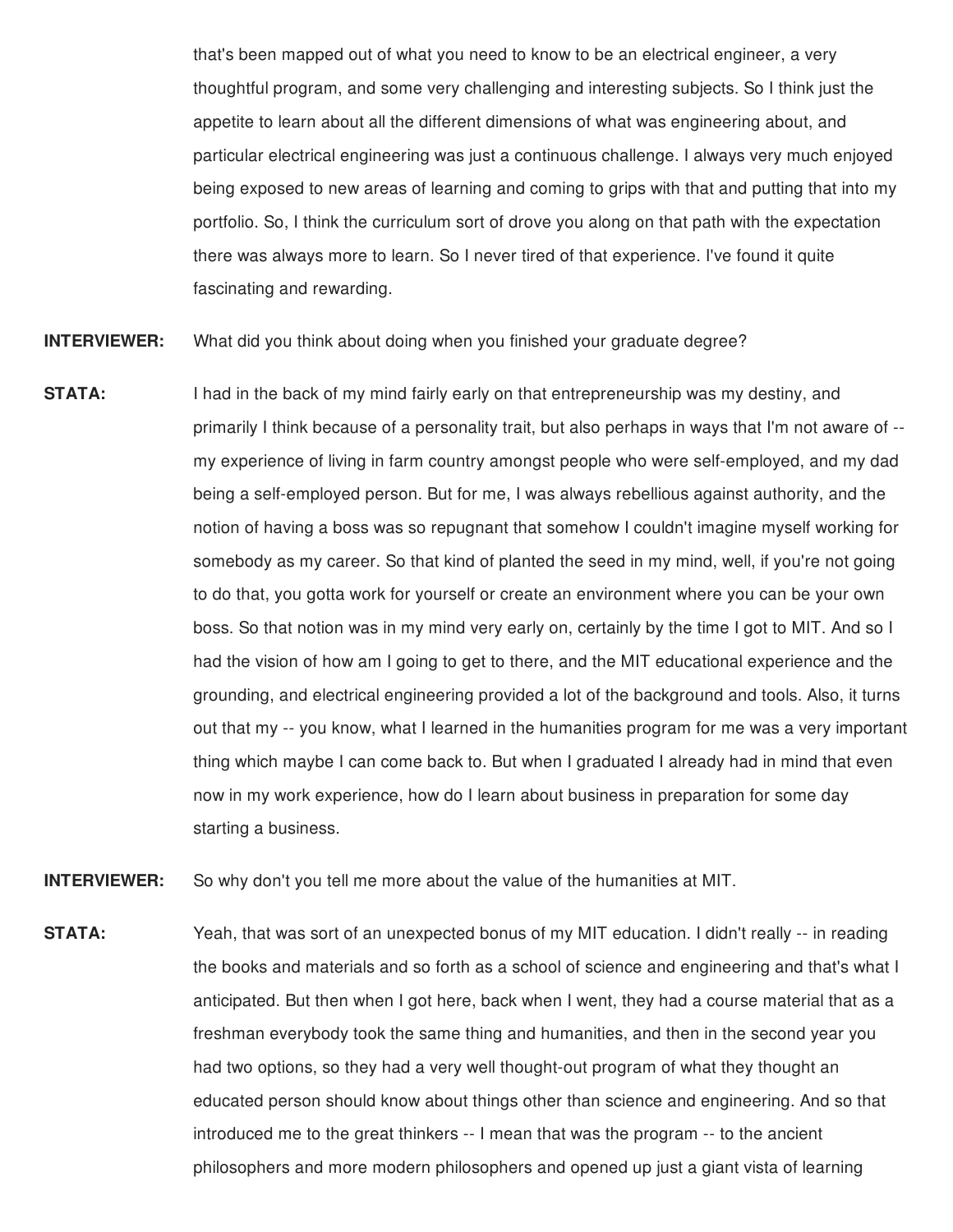opportunities that was begun here but continued after life at MIT through reading and studying throughout my life. And it turns out as I've ended up, okay, as a corporate leader of a company that got of some size, the human side of the equation of life, particularly in the business context, I think a lot of the beginnings of learning that I had in the humanities and followed up on subsequently became just as important to me and perhaps in some respects more important in terms of my success as an entrepreneur.

- **INTERVIEWER:** Are you talking about the handling human resources?
- **STATA:** Yeah, but I think more abstractly than that in terms of thinking hey, what's life all about, if you have a corporation what's it's purpose, why are we doing this, why am I doing this. So the whole idea of thinking more deeply about what life's all about, and I think those questions were raised in the humanities program and got me thinking about a lot of different dimensions of learning that proved useful later. And then as I went through establishing culture for our company, I drew upon a lot of that learning to create an environment that worked, that had as part of that environment an understanding of human beings and their aspirations and what a work environment should do to address that. Partly it also came back to my own personality and my aversion to authority and my desire to do my own thing, and guess what, I think most really bright people who are well educated have those same instincts, maybe mine are a little stronger than most, but certainly I found that throughout my career, and so how do you create an environment where they like me, okay, didn't have to have a boss -- maybe they did in some respect, but small b rather than a big B. So I think an important part of the success of our company is my understanding of the need for that, and I think those kinds of understandings and so forth had their roots in the learning that we had in the humanities program.
- **INTERVIEWER:** And I have a lot of questions about the culture of Analog Devices, and I'll get that in a minute. But how would you describe the characteristics that you think make a good entrepreneur a successful one? What does it take?
- **STATA:** Well, there's several factors to being a good entrepreneur. First of all, you gotta be prepared for hard work. You know some people are workaholics and some people aren't, and I think to be successful as an entrepreneur in a start-up company is it's a grueling and challenging experience which requires a lot of effort. And amongst other things, therefore, requires good health and stamina. But beyond that I think an instinct of wanting to change the world in some way, maybe big or small, but a dissatisfaction with the way it is and always looking for ways to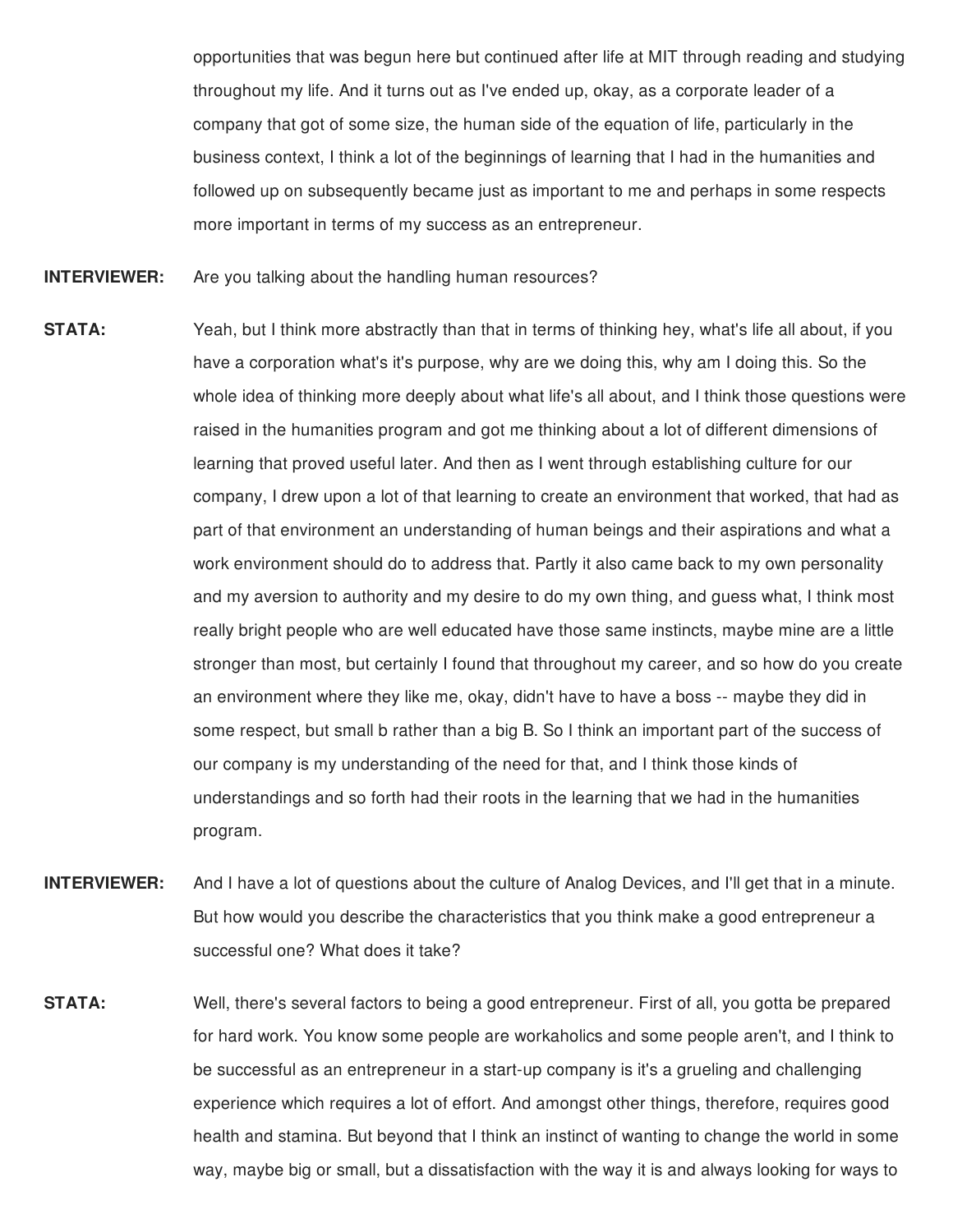make it better, and using the instrument of a company through products and technologies and services to change the world in some way. And I think entrepreneurs have to have those instincts, then they have to think kind of holistically about how all the pieces come together in order to be successful in business in developing strategy.

And so there's a certain amount of I guess creative thought in the sense of business strategy, of trying to figure out where does the world need to be changed and how can you really be successful doing that against other people who are also trying to change the world. So I think having ideas, therefore, about the business. And an ability to engage others and align others in the company to share that vision, because that's where he gets to be all about -- to have a bunch of people who are independent-minded souls and want to do their own thing, but nonetheless buy into the vision of opportunity that the company represents, not only in terms of what it does in the product space, but also in terms of the values that it represents.

**INTERVIEWER:** Do you think successful entrepreneurs are born or can they be created?

- **STATA:** I think that there's certain characteristics without which it would be very difficult, and I think part of those is in some matter or the other to be able to communicate with others in an effective way and being able to sell your ideas and to get other people to join you in the journey. And some people just are not skilled at that and, therefore, that's a real problem. I didn't mention, and it's an obviously very important factor, is you have to have the capacity to take risk. You have to be comfortable with walking out on the plank and facing the prospects of failure, and having a certain amount of courage and being able to go out on that plank and face the possibility of failure. So that's a personality trait -- that is something I think you're, if you're not born with it, somehow it develops pretty early in your life. And it's very hard to be an entrepreneur without a high capacity for risk.
- **INTERVIEWER:** So let's step back a second, and how did you wind up at HP after you left MIT?
- **STATA:** Well, HP was the premiere instrumentation company. A lot of the things I did in my thesis in my graduate program in gyroscopic instrumentation was, you know, I used their instruments, I was more into instrumentation than any other aspect of engineering. So from that point of view, I knew a lot about the company and I was interested in instrumentation per se. But beyond that, in the back of my mind, I had this thought some day I'd like to start a company, and so I want to go to work for a company that I can really learn something from, a company that I respect and that I could sort of copy, you know, that I would learn from them and not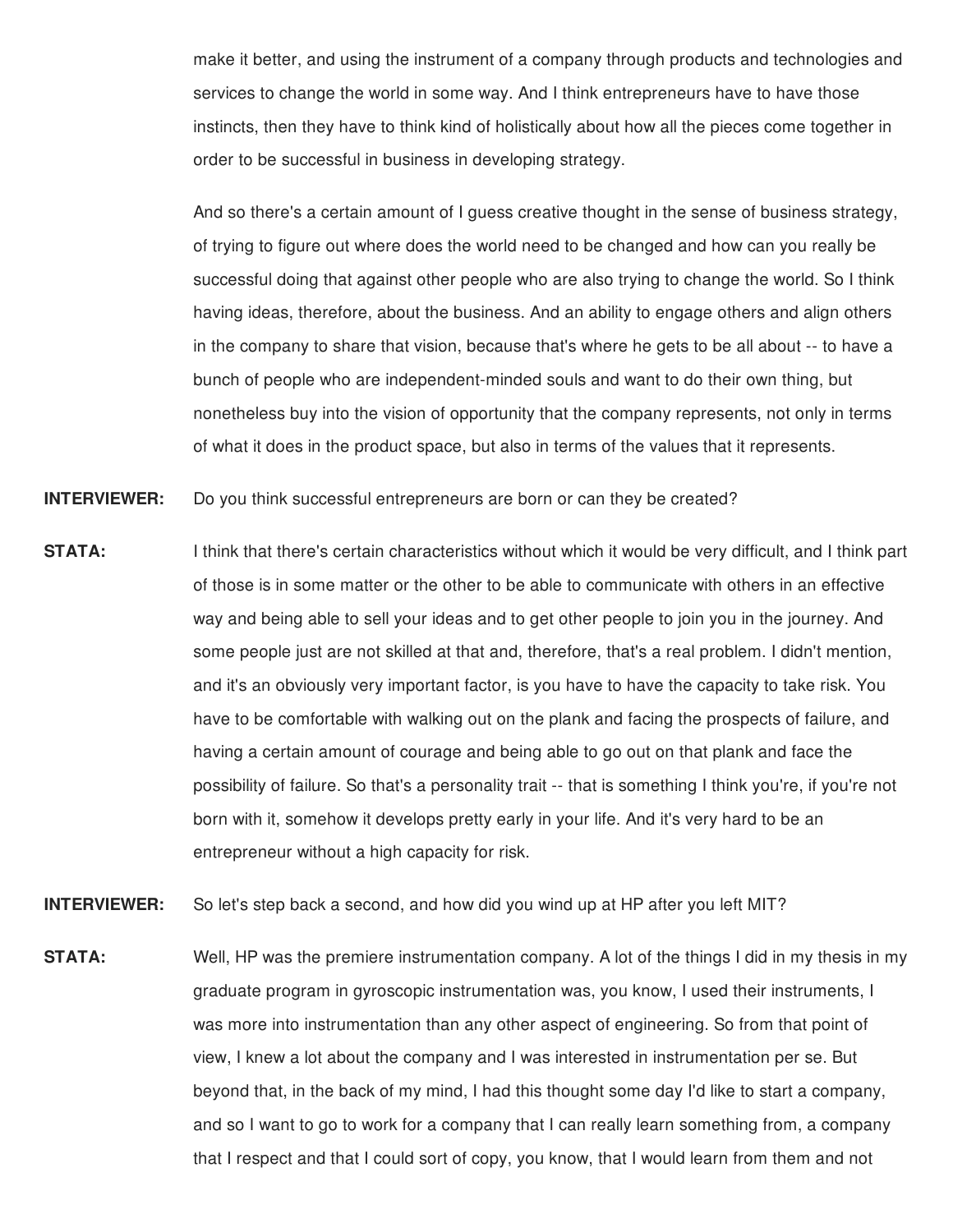reinvent the wheel. And from that point of view at that point in history, you know, I think HP had to be if not number one, close to number one for any survey you'd want to take, and certainly for me as a company that shimmered with success and vitality that was an engineering driven company that's had very high values and morals and had leaders through Packard and Hewlett who were quite extraordinary. So, in going to work for that company, it was like a mini MBA. You learned the HP way, you learned how they think, you learned why they did what they did, and for me that was a tremendous grounding about hey, what's this business all about anyway and how do you do it and how does it all fit together. I didn't go to business school, but that experience at HP brought me a long ways to understanding that.

**INTERVIEWER:** What is it you think you learned there that you then took forward?

**STATA:** I would say the thing that was the more transportable, enduring learning was the culture of the company and their management process and their values. They published a document, which was largely created by Bill and Dave called the Corporate Objective -- what is the purpose of a corporation. And later on when I started a company, I copied that kind of word-for-word because it was so beautifully done in terms of making it clear, you know, what was the purpose, how do the pieces fit together, what was profit all about and so forth and so on.

> So, from the point of view of philosophy of business, from the point of view of the values of creating an environment where bright people would want to come and work and a culture that made that possible, I learned a tremendous amount from HP. And certainly copied a lot of that in what I've done in my life.

And in joining HP, I had a kind of a two-step process in mind. I wanted to get in the second step of that process into the sales world, because I wanted to encounter customers, and you really learn about business through the experience of engaging with customers. But step one was to work at the company and learn what goes on inside the company. And in stage two was to learn about the outside world, and by that point, I figured I didn't know it all, but I knew enough that would be a basis of being able to start a company. As it turns out in retrospect I was wrong about that, but at least at the time I thought I knew enough.

**INTERVIEWER:** What is it you think you, in retrospect, that you think you missed by not staying there longer?

**STATA:** I think that a lot of the -- a lot more in-depth understanding of things that I only understood superficially, I could have developed that more deeply in terms of marketing and the product development process and other aspects that I only got just a very thin layer of insight into. So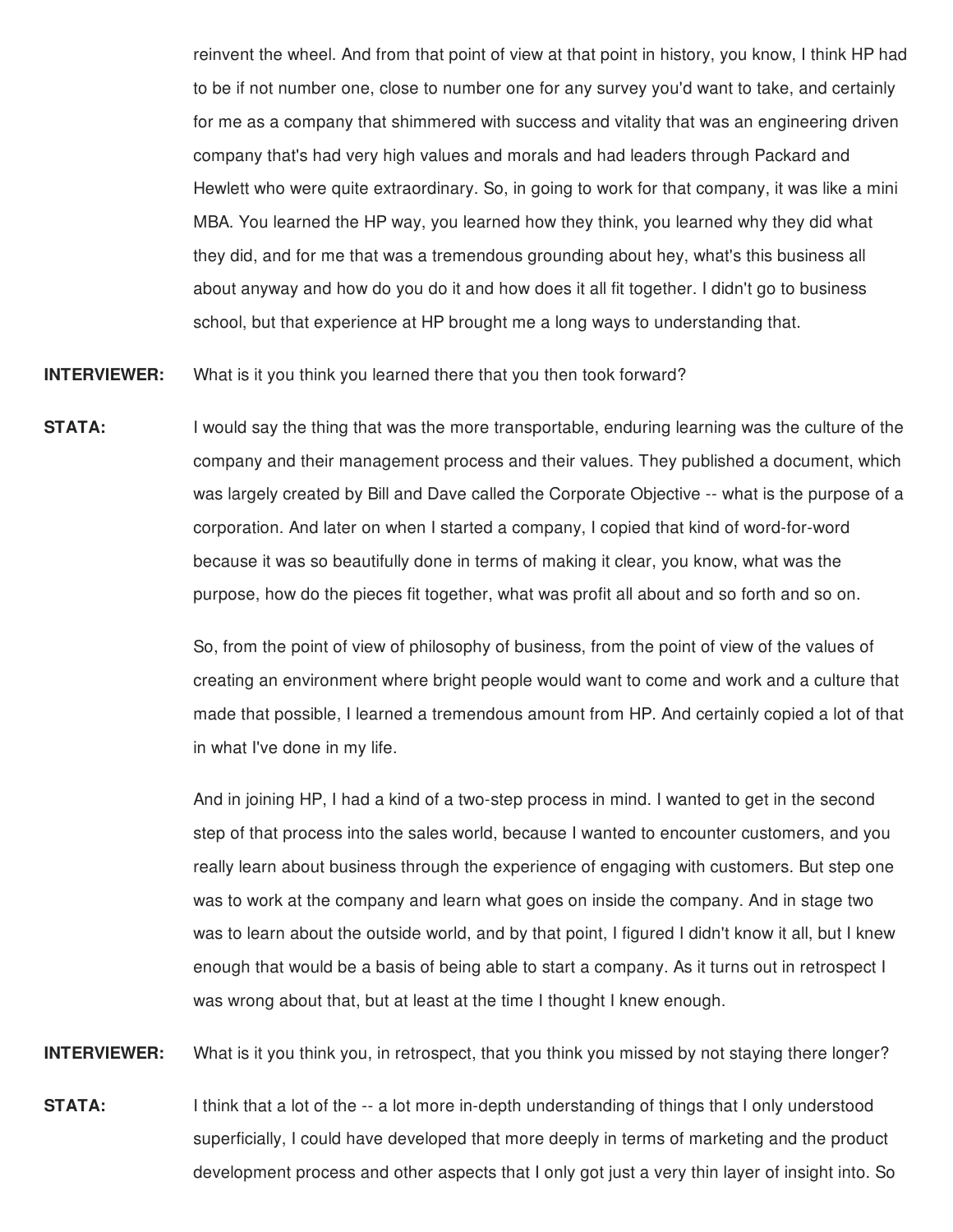the extent to which I would have stayed there for a few more years, I think I would have continued to learn, and therefore, later would not have had to reinvent some of the wheels that I had to reinvent. But, you know, when history was written, it was enough to get started. It was probably a more grueling learning experience than it would have had to been had I been better prepared, but it all worked out.

**INTERVIEWER:** So why don't you tell me about that entrepreneurial beginning.

**STATA:** When I was just in the graduate school, I met Matt Lorber who also worked at the instrumentation lab where I did my thesis. And when I went off to California, and in return just by sheer accident in Harvard Square I bumped into him. At that point he was desperately looking for a roommate to share the rental cost of his apartment, so I joined him. And there upon began a discussion, because he, in a similar way, had entrepreneurial instincts and a desire to some point in time to start a company. So we began to plot and scheme and strategize about how would we do that. We later solicited another partner who also had worked at the instrumentation lab, and three of us began to the plot and scheme. At the end of the day, that company that we started, Solid State Instruments, was a failure by almost any measure you want to pick, except the fact that we sold it later and got the nest egg to start Analog Devices. But I would say it was a failure because the primary motivation to start that company was the entrepreneurial instinct, the urge to just do it. And so we had a fairly feeble strategy, it was not very well thought out. We didn't have any funding -- it was one of these boot strap things that we didn't take any salaries and my wife supported me. So, in many ways it's not the ideal way that you would want your company.

> But nonetheless, we were fortunate enough to zero in on after the fact a product strategy and the development of a product, which we found a company that wanted to buy, you know, basically us as the engineers and creators of the product, and therefore, the company. So from that point of view I guess it was it's time to start a company and let's find some excuse to do it and any excuse would work. And I've often reflected on that because a lot of times wouldbe entrepreneurs go on and on and on about trying to find what's the perfect place to jump into the water to the point where they never jump in the water. That this idea is not good enough, that idea is not good enough.

> And I think a lot of times just by being in business, by being exposed to customers, by being exposed to opportunities more often than not, you know what you end up doing as a company is quite a bit different then you thought it would be when you went into business. So just doing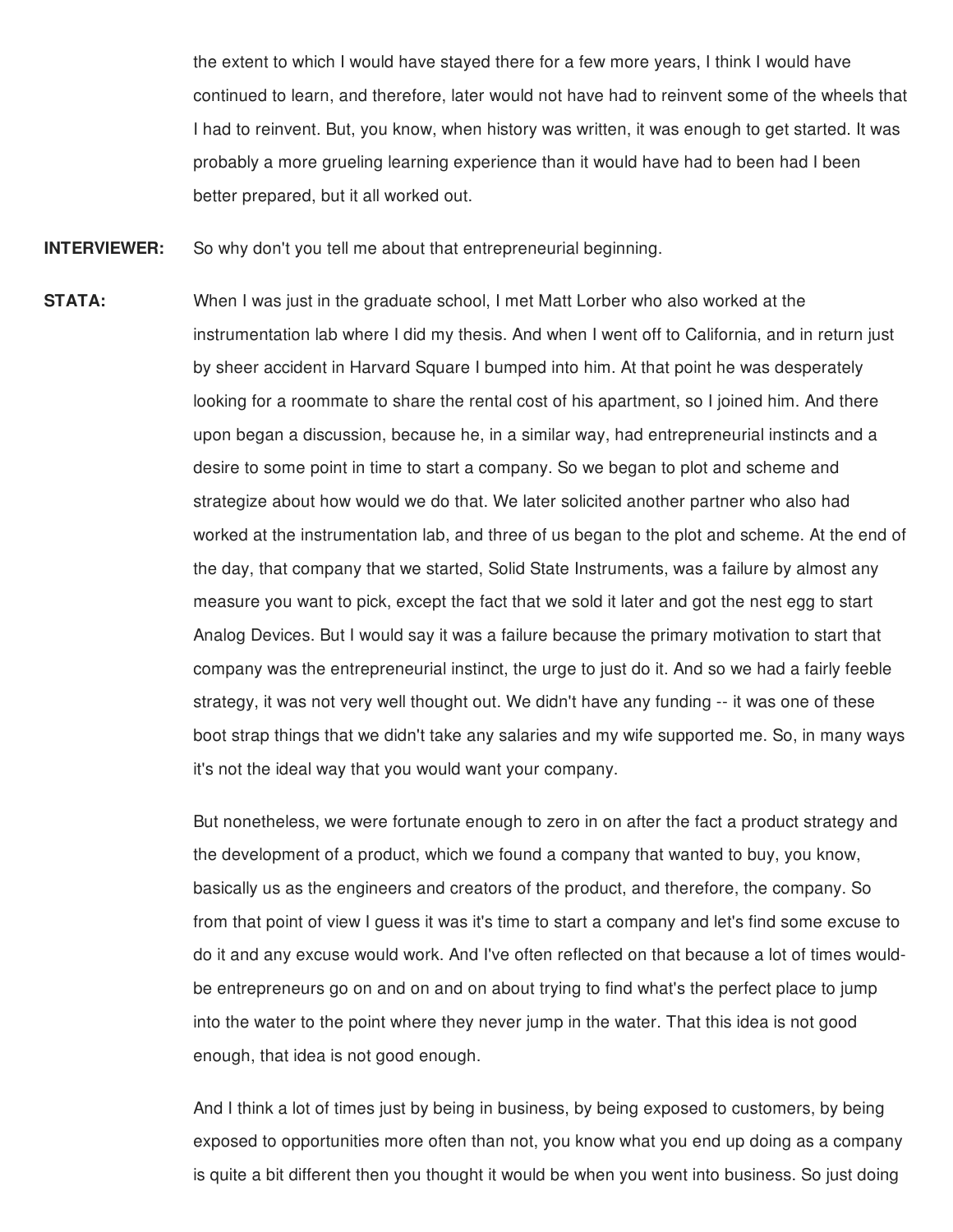it is an important part of entrepreneurship, and particularly if you do it when you're young. So what's the penalty of failing? You're going through an experience, you've learned, and that's the way I thought about that first company. I thought what have I got to lose? The worst thing that can happen is it fails, and it turns out it sort of almost did, except we did get the nest egg to start Analog. And more important than that in that company, we got the idea of what our next company should be. We got the strategy and the product idea, and in this case, much better formulated, much better thought out from our experience of working in that company.

**INTERVIEWER:** So can you tell a little bit more about how that happened?

**STATA:** Yes. We were an instrumentation company, and one of the fundamental building blocks of instruments, particularly back in those days where there were mostly analog-based technology, were operational amplifiers, devices that took in the signals from the outside world and conditioned them -- that took out the signals in the outside world and conditioned them for measurement and other things. So, back in those days, as an instrument manufacturer, you had a design and manufacture your own op- amps, your own everything. I mean there was no place to go to subcontract any of the manufacturing. So we made -- we designed and manufactured our own op- amps.

> About that time, a company here in the Boston area, Philbrick Researchers, and another one, Nexus, started companies to provide off-the-shelf operational amplifiers. So rather than design and make your own, you could buy these and just plug them in. So we went through the assessment of well should we continue to make our own or should we buy them? And the economics and the virtues of specialization drove us to the realization that hey, we should not be -- we should buy what -- we should not make what we can buy, and we should focus more on the end result objective of the instrument. And we came to the conclusion, well, if we came to that conclusion, wouldn't a lot of other companies come to that conclusion over time? And so that kind of launched the notion of starting an op amp company. Of course, because we had researched these companies as suppliers, we were sort of expert in our understanding of who are competition would be.

**INTERVIEWER:** So what would you say was the motivation -- if the motivation for the first company was to be your own boss, what was the motivation for the second company?

**STATA:** It was also to be my own boss. It turned out with a partner, but nonetheless as close as you could get to your own boss. But in this case, I think with a bit longer horizon, again, back to the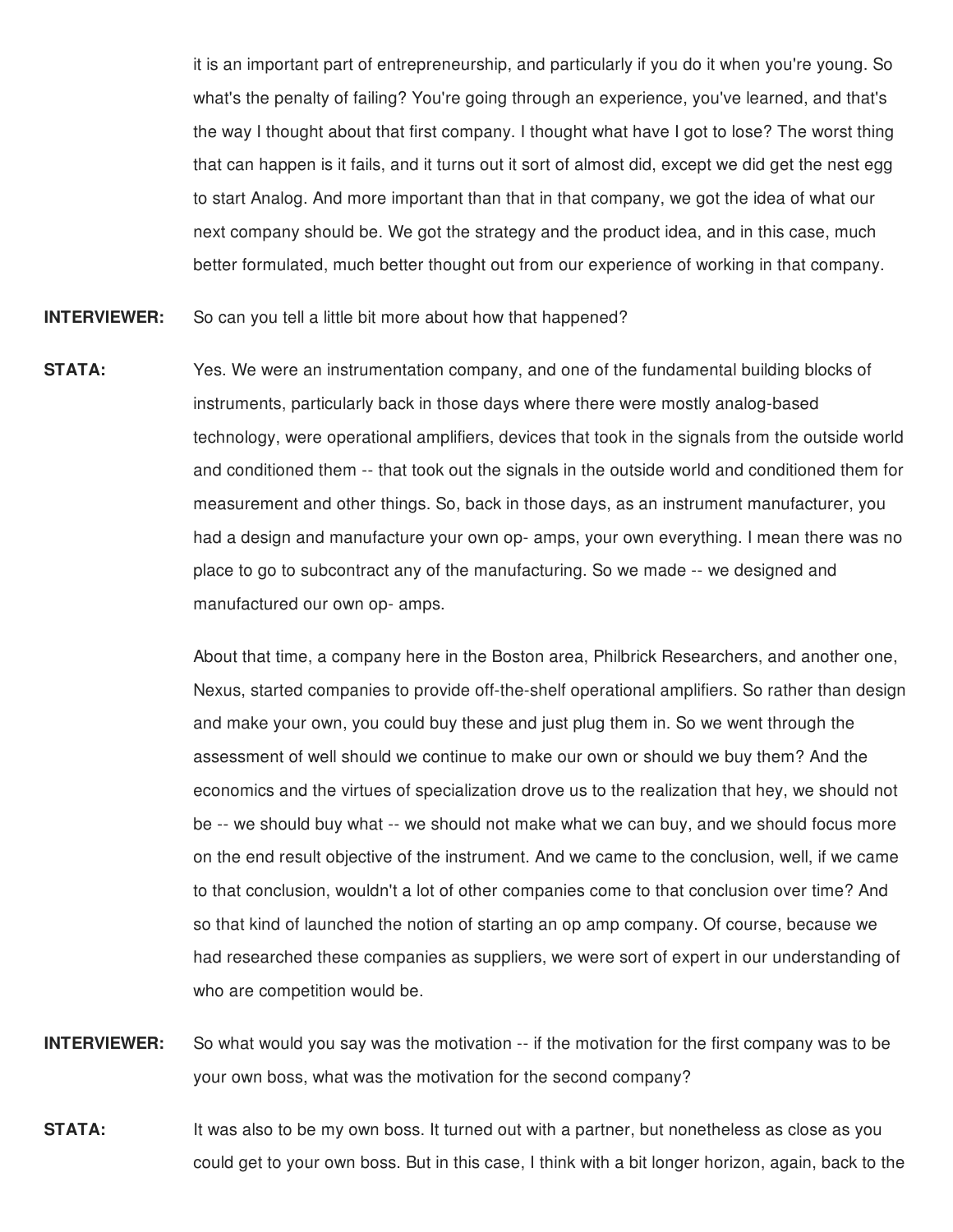change the world theme, we saw an opportunity, relatively confined small opportunity, but to do something better and different than was being done by those competitors and in a way that customers would benefit and appreciate. In saying that, I must admit that we didn't have any grand visions about Analog becoming a billion dollar company. The total available market at that time maybe was \$10, \$20 million. And our objective was to be the leader -- whatever we did, we had the mantra say, whatever we do, can we envision that we can be the best in what we do. And in terms of now providing off-the-shelf op amp modules that people could buy rather than make, and so that really meant beating the competition and being the leader in that field. So that was clearly what we set out to do, and in a relatively short number of years we did that.

- **INTERVIEWER:** So let's talk some more in-depth about setting up this company so that you could attract good people and make it a good place and retain good people. Tell me a little bit about the philosophy that went into founding Analog Devices.
- **STATA:** I think the value part and the cultural/environmental part didn't come till later. I think in the early days it's just scrapping every day to do what needs to be done right now. And, then of course, you know recruiting and training talented people is a part of that. But the emphasis was much more on we gotta get these products designed and get them out and we're going to be the best in the market, and we can take pride in the being the best part. I think the more subtle parts of the culture didn't come until probably five years into the game.
- **INTERVIEWER:** What changed at five years that that suddenly became important?
- **STATA:** Well, it wasn't exactly so much the five years as it was the growing complexity of the organization. In the early days when there was only a few employees, you could essentially transmit your values and your culture in your day-by-day interface with the people. So it was there implicit in what you did and how you did it. So you didn't have to talk about it, you just did it. But as the company, the number of employees grew, then your ability to personally engage and influence through one-on-one was becoming more difficult. So therefore, one had to find a way of documenting and in a sense, publishing and then articulating what really are the values here, or why do we think the way we do, and what are we trying to achieve. So then the idea of creating a culture where you don't have to know every employee for them to know what is expected in terms of what we want to be as a company, how we want to behave as individuals in the company, what we think's important -- that could be kind of embedded in the culture of the company.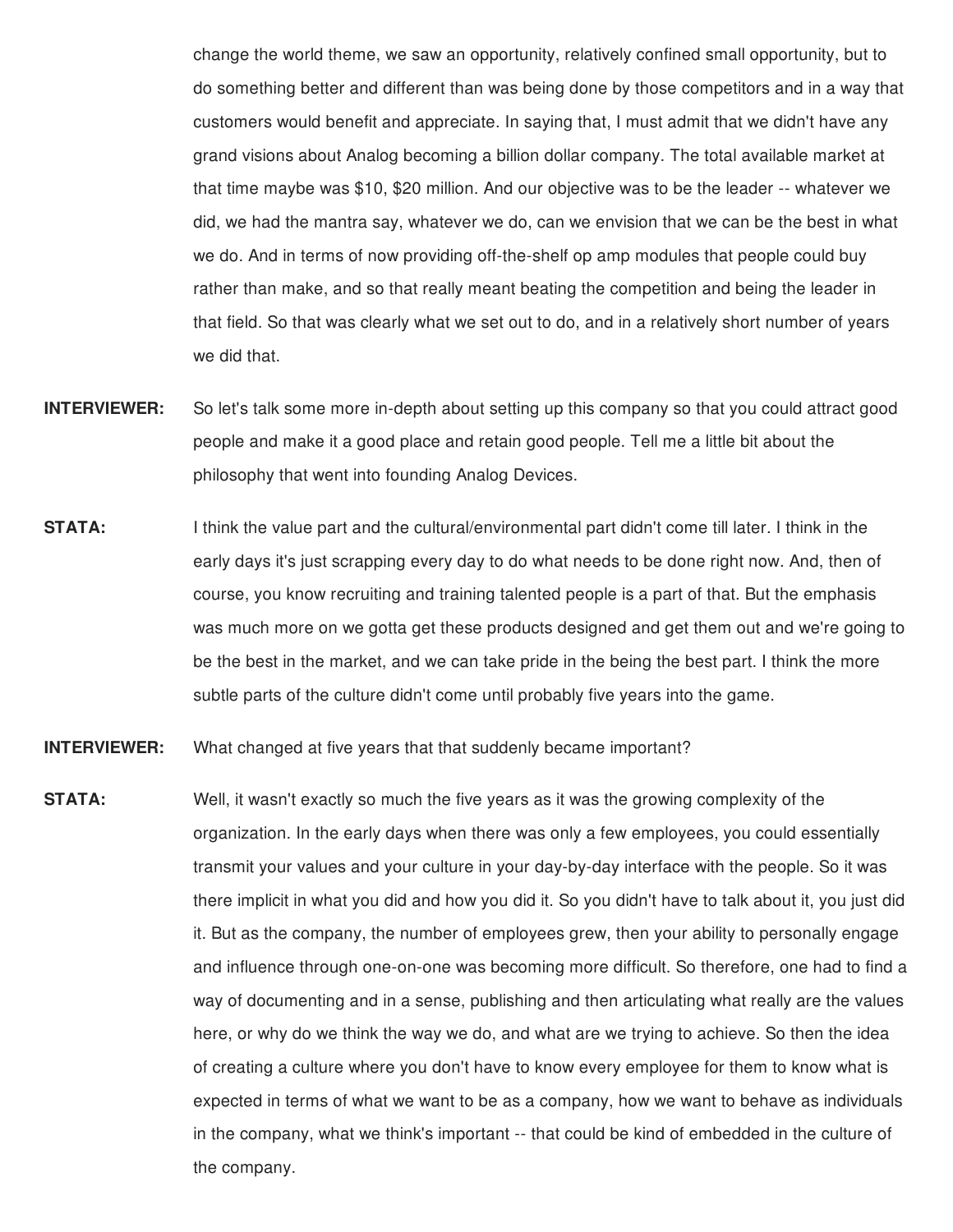**INTERVIEWER:** So, what were some of the main values that you thought were important to embed?

**STATA:** So, the most important value comes down to making it clear to employees that you care and are concerned about their welfare. So this comes back again to the purpose, and we said the purpose of Analog Devices is to meet the needs of people who have a long-term association and interdependence on. And that's our employees, our customers, our stockholders, but I always said, with not everybody agreeing, that employees were the first amongst equals. And if we could understand and meet their needs, then they would take care of the rest. But if you didn't get that part right, you will always have difficulty with the rest of it.

> So the focus was creating a culture that was genuine about the fact that we were committed to helping people meet their needs and that we care about their welfare in our policies, and also the work environment and the degree of latitude we give people, and the extent that we didn't have a lot of controls and other things that made it the kind of place where smart engineers would want to come and stay and work.

- **INTERVIEWER:** Do you have a couple of examples of specific policies that you put into place that sent that message to employees?
- **STATA:** Yeah, well, a lot of it is how you handle the hiring and firing process. When you find yourself at a point where you feel compelled to separate, to do that in a way where everybody knows how painful that is and it's not something you take lightly, and even having done it, you're looking to help the person in what they're going to do next. And that becomes known. I mean it isn't just Friday afternoon, come and clear out your desk. The fact that we struggle, we struggle and struggle to try not to have to separate with people, and really work at it and then we communicated that not just us as leaders, we expect it of all of you. So, we said it's not just us, it's you as well -- you have to accept this responsibility when you hire somebody, that's a serious obligation. And you have to work hard at helping people reach their full potential, and if somehow they don't, that you have a responsibility in how you deal with that.

That was one very fundamental thing that's important in companies, because security is -- do people feel that they're working in an environment where they can feel secure, where management was not necessarily capricious about what they do with their lives is a very important thing. To build fundamentally on the culture of trust, that is you work with the organization, with people in a very open way, there's no hidden agendas, everybody kind of knows what's going on -- the good, the bad, the evil -- and through your behavior and how you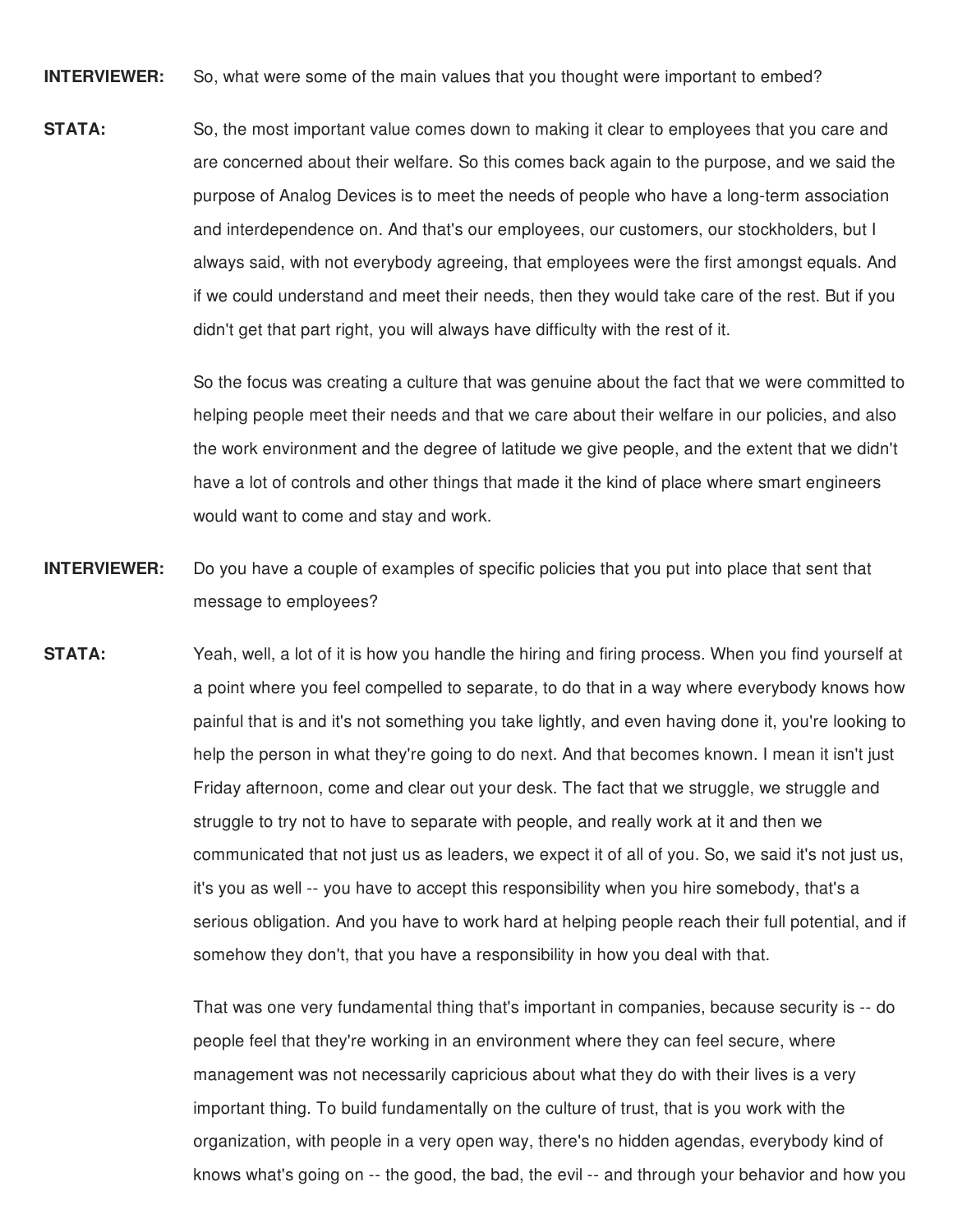do things and don't do things, you build up a sense of trust where people can -- they trust the fact that they know that you care about them or are concerned about their welfare. And you do that through all kinds of ways, but it's a principle -- build trust in relationships.

Another thing that we took on fairly early in the company is our motto was leadership through innovation. We wanted to find those opportunities in the marketplace where innovation was important and where that would be the driving point of success. And that was our strategy.

So, if you want to be an innovative company you gotta have innovators -- very simple. So, the success of Analog, particularly in the early days and even up to today, really comes down to the fact that we have great engineers. We've been able to attract and retain the best and the brightest people in our field, so that they are the leaders, we are the leaders.

And as you grow larger there's a propensity as you put into place organizational structures, and you make people responsible in a management sense for what goes on, for the managers to become the centers of power and for the engineers to somehow become the hired hands, and the larger you become and the less disciplined you are the more that can get out of hand. So we tried to early on make it real clear, okay, to the managers, that the reason we're successful here -- sure, you contribute and we appreciate that, but at the same time it's our engineering talent. And some of these really smart guys are a little quirky, okay, and it's up to you to learn how to deal with very creative people. If you can't do it maybe you're not as good a manager as you thought. So that's one part.

The other part was to put in place a parallel ladder where technical people can see an opportunity to continue their career doing technical work, not switching to the dark side and becoming managers, because the opportunities and rewards and the respect and appreciation that they have in the company is commensurate. So, a lot of companies have parallel ladders, but most of them don't work, because somehow the rungs toward the top get broken. So we try to make the concept of an Analog Device's fellow, which was the high end of that achievement, being the kind of a position that the really good engineers would aspire to reach and not necessarily divert into the management side to achieve their career goals.

So I think we've done that very well and we've created an environment where once you're a fellow, you know one of the privileges, you can't be shut up, you can't be quieted down by the management ranks. And so they can be the sponsors for others in the organization to make sure that the voice of engineers is taken into account, not just in the products and the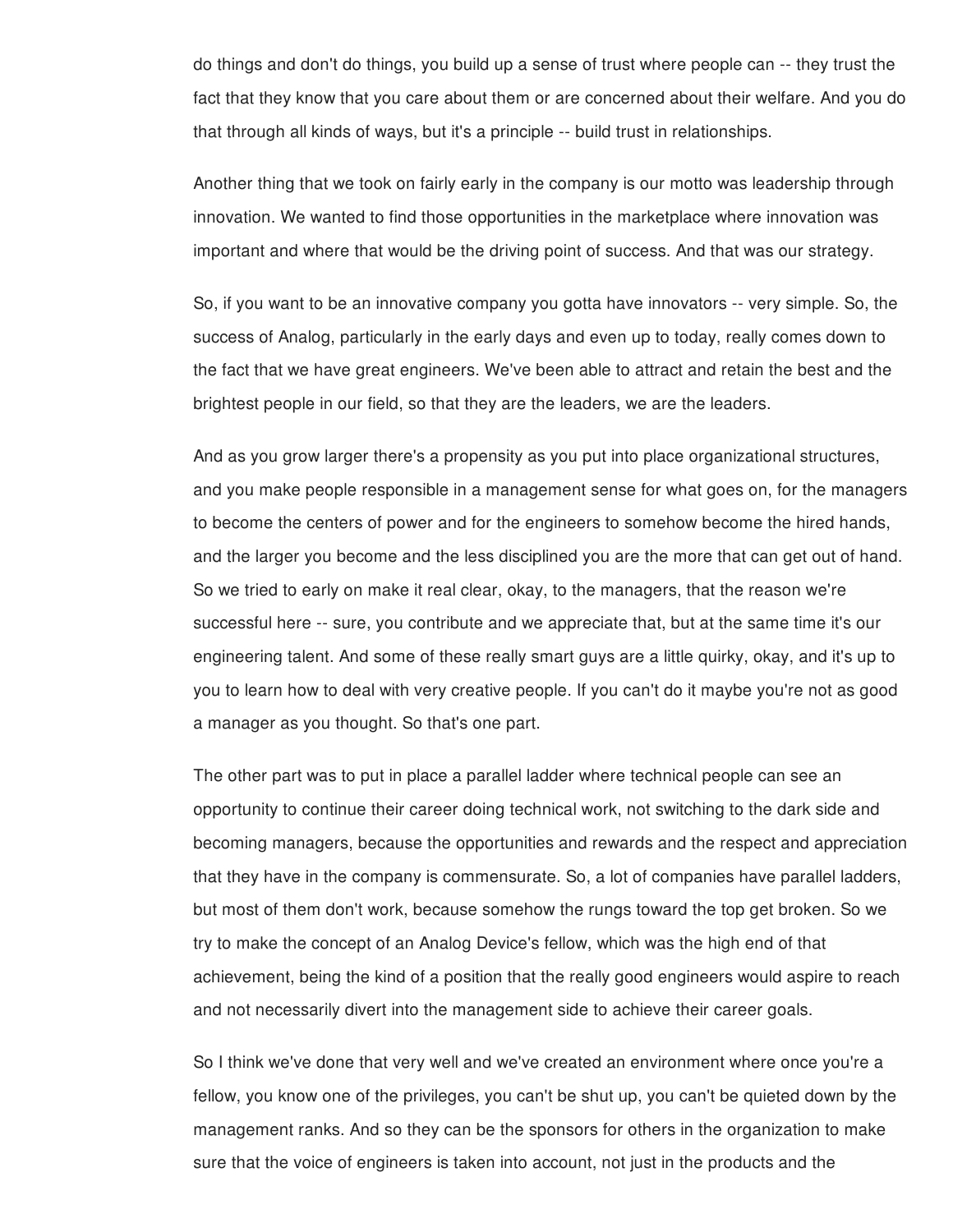technology, but in the policies, the compensation policies of the company, a lot of the cultural aspects in the company -- that they have a voice in that as well as the other part. So I used to think about that as you know management with a big M and a management with a little m, and in that sense the technical organization is part of the management, in my view, with the big M, and the rest of it is the small m.

- **INTERVIEWER:** Do you think that establishing that parallel track and incorporating those values, is that the reason Analog Devices has sort of had this reputation of being on the leading edge of technology?
- **STATA:** Well, it starts with -- that's our strategy, right. We measure our success of whether we're not -we can find opportunities to push the envelope. And, of course, if you don't have that as a goal, then you're not likely to push the envelope. So a certain part of it is the strategy and the aggressiveness of with which we would go for leadership. But then, of course, you have to back that up with the talent to be able to, in fact, lead the parade in terms of what you're doing. So it's a combination, and I've talked, just to make the point about management in kind of bizarre way, but let's be clear that you have to have executive talent, management talent, and the opportunities for innovation in that aspect of the business is every bit as great as on the technical side. So, you know, you have to have great creative managers and marketers and salesman -- everybody has to be terrific in order to be leaders in what you set out to do.
- **INTERVIEWER:** I'm sort of interested in how Analog Devices grew. So you acquired a number of companies as time passed. Tell me a little about the decision-making process in terms of acquiring a company and getting larger. How did that happen?
- **STATA:** Yeah. We never acquired companies for the purpose of size. We acquired them mostly for the addition of technology, and participated in a market niche that we weren't in but wanted to be in. So it was very much strategically driven by our sense of how broad do we have to be, how far do we have to go in order to exercise leadership, not just in op- amps where we started, but later not just in converters, but in what we started to call real world signal processing as a market segment. And so what kind of technologies and products will we need to be the leaders in that segment.

So to the extent to which we could develop that internally, of course we did and most of it came from that source. But the extent to which we saw, particularly small companies that had pioneered some area that they were ahead of us, then we would seek to bring them into the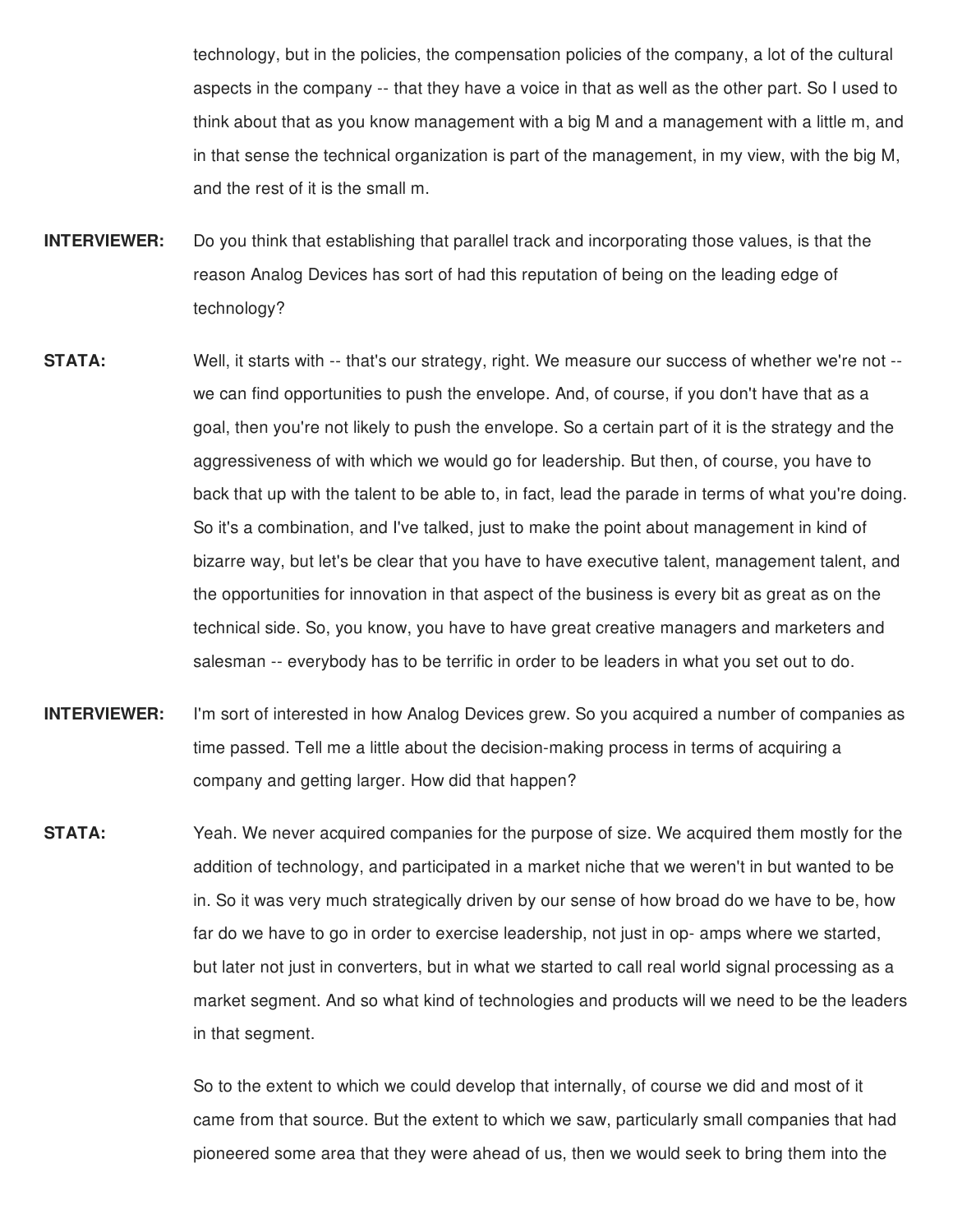fold. So we never were acquisitive from the point of view of adding size, with one exception. We made one acquisition when -- you know, 1990, pretty far along in the company's development, which was a company of about 20 percent of our size. And that was very much a strategic decision that was as much defensive as offensive. This was a company that was pretty confident in the areas where they competed with us, and our concern was that that company would get acquired by somebody and develop that as more a significant threat to us than they were on their own. So we -- number one, and number two, it was a privately owned company where we knew that the owners were getting along in years. So, I went to the owners, even when they did not have in mind to sell it, and convinced them to sell it to us before somebody else did.

**INTERVIEWER:** That was shrewd.

**STATA:** It turned out to be very, very successful acquisition.

**INTERVIEWER:** Can you articulate what it is you think is the sort of key to the success of Analog Devices?

**STATA:** It's many things which we talked about. I think when it starts with a strategy in terms of leadership and particular market segment, so a vision of what you want to achieve. Then an ability to hire and retain and develop and motivate the very best people in that field, particularly in the technical sense. To create an environment where, in fact, those very talented people could do their thing, who also felt that they could take risks and fail and it would not injure them. Then in some respects, almost, we're very conscious about acknowledging that people who don't fail ever at something they try to do means that maybe they haven't been as ambitious as they should have been. So we encourage that balance between being very aggressive and ambitious and pushing the envelope against the possibility of failure.

> So I think that that culture of taking risks and pushing toward the frontier boundaries, and in the culture that we've talked to people feeling proud to work at Analog Devices, because, in fact, we were the leaders in our field and are the leaders in our field. We have a situation for even the people who leave us for whatever the reason is, you know it's amazing the kind of positive feedback that comes from those people and the fact that they feel good about having been there and worked there for whatever period of time it was, and a lot of it came down to the fact of how much they enjoyed the people that they worked with. So, that over time we accumulated this workforce of people who were like-minded in their beliefs and their values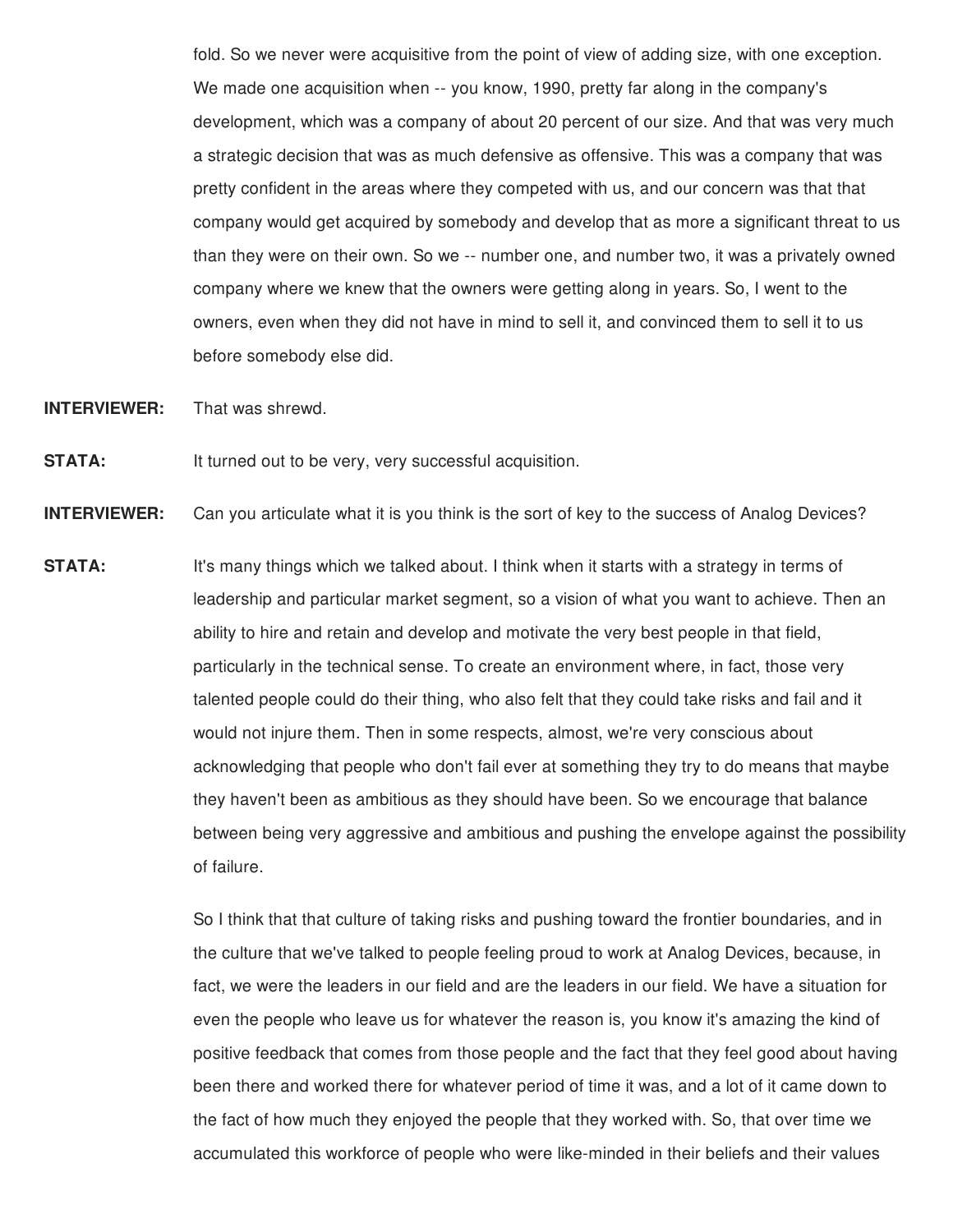and their ambitions, and they were nice people to be friends with and to work with, and so people like to come to work to be in that environment with those kind of people.

So, somehow or the other we got that going, and so that culture and perpetuating that culture, being able to acquire very bright people, keep them 25, 30 years, and to have selected an area which has a lot to do with dumb luck, okay. I didn't have any idea at the time that the life cycle of op- amps and converters, some of the fundamental products that we went in to, would be 40 years, because a lot of times people start a company in a particular area and five years later, you know, that whole area is no longer an opportunity, so they have to go off into some other business. So we were fortunate enough to have picked some basic fundamental products -- as I say, I didn't appreciate it at the time, only in retrospect -- that had an enduring value over many decades.

Now true enough, the technology has continued to change. And one of the important things that we did -- which was a very, very high risk decision but had we not done it Analog would not have become the company it became -- is we started life as a module company, and then we transitioned to become a semiconductor company only five years into the mission. At a time when we had quite meager resources, and at a time which we were very successful in the modules -- they were growing and doing very well, thank you.

But I, probably more than anybody else, anticipated the fact that everything has an S curve, and that while the product category didn't have an S curve, the technology by which you made it did. And so we went through a major, major transition to become a semiconductor company.

And in doing that, one of the objections that everybody had against doing it, that if our mantra was to be the leader in whatever we undertook, how could we possibly be the leader against Fairchild, National Semiconductor -- companies who were making integrated circuit op -amps, they were already established semiconductor suppliers? How could we, as a nobody in semiconductors, establish leadership in semiconductors, in the categories that interest us? And the fact that we cracked that nut with intentionality -- we said we don't want to just make op- amps that are jelly beans that anybody can make -- which is what the competitors were doing at the time -- we wanted to meet the needs of our customers in instrumentation. Which were very demanding well beyond what I see op- amps at that time could achieve. And so we had to sit back and think, how can we innovate here in terms of the process, to come up with a way of making precision linear IC circuits?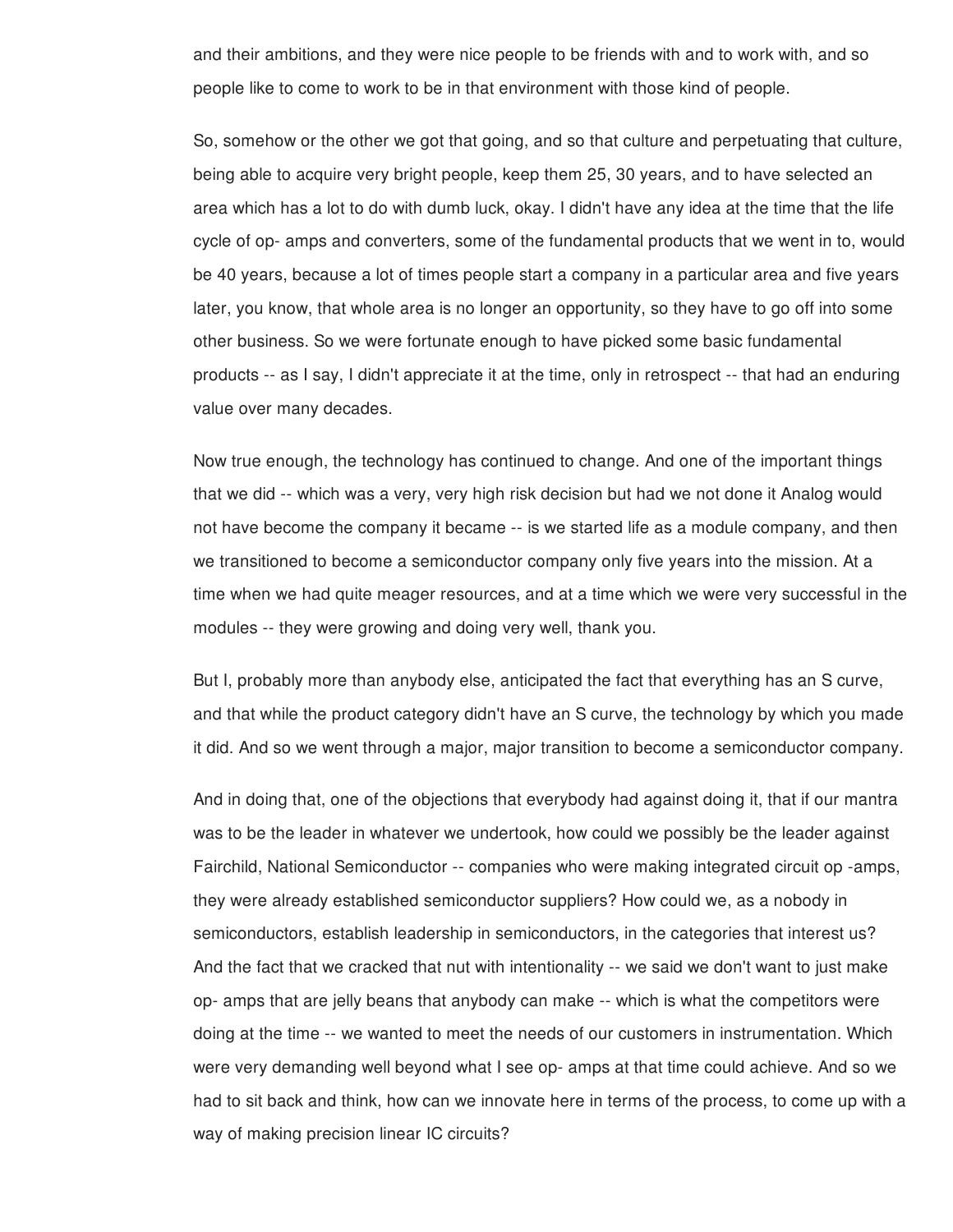And we did that through depositing thin film resistors on top of jelly bean type of analog circuits and then laser trimming these resistors, to take the manufacturing tolerance out of the manufacturing process, and therefore, we were able to make ICs that were as accurate and precise as the ones we made as modules, and that our customers would buy these to do their most demanding functions. So we sort of broke through that barrier, and were the first who figured out how to do that.

**INTERVIEWER:** You made a better widget.

**STATA:** We made a much better widget. And it turned out once we got on that curve, we kept improving it, improving it, improving it. By the time the other people figured out that there was something going on here, we were way out front. So I think that the establishment of leadership in the semiconductor precision analog circuits from the technology point of view is the thing that has sustained us.

> Another factor in terms of sustained long-term success is you have to be able to adapt in response to change. For example, I mentioned we made the transition from modules to ICs, and in that sense, everything has a life cycle. So, in order to be able to continue to learn, you have to have a weakness orientation, and here, Andy Grove said it in his book, you know, only the paranoid survive. At the pinnacle of your success, you're always going to be looking over your shoulder and saying where could this thing go wrong and be consciously looking for opportunities to change and improve.

> And in that sense, there's one remarkable learning experience for me that came late in life but turned out to be very important, is I always had a philosophy that the way you optimize performance was to optimize the performance of the parts. And that started with employees, you know, having the greatest individual innovators, and having a division to make op- amps and be the best division in the world making op- amps. So, the way to do optimize performance of the company was to optimize the performance of the parts. And then as we got along, I discovered Russ Ackoff who was a great systems thinker, and he made the point that the performance of an organization depends much more on how the parts work together than how they work separately. That was completely antithetical to what I believed of how to build a successful company. And yet we were beginning to encounter problems because we were into the optimization of the parts thing, and I didn't have the concept of thinking about the optimization of the whole, where we beginning to run into some troubles.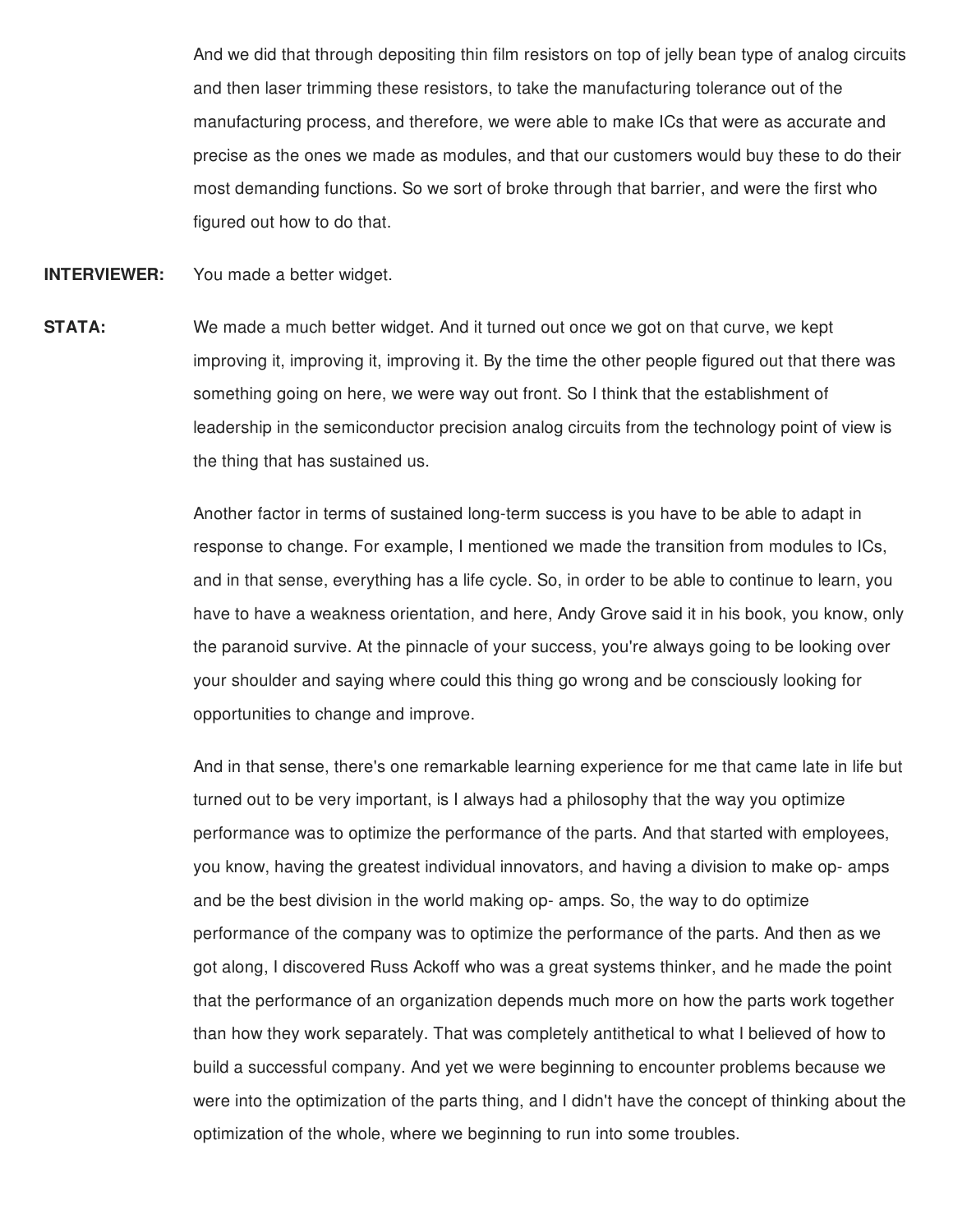But the fact that there was an openness to look at your warts and your problems and your issues and to be able to change them, sometimes in every dramatic ways, is a thing that's required for continued success. I think he said or somebody said nothing feels like success. If you're on a run and everything's coming up roses, in fact, there could be incipient challenges to your survival that you ignore, so you have to be continuously open to the possibility of the need for change. So I'd say that's one of the important things. Throughout its history, we've always been open to adopting and changing, both the products, the technologies, the structure of the organization, the approaches to management and all those aspects of innovation are important.

- **INTERVIEWER:** And that's a hard thing to maintain when you have a larger company.
- STATA: Right.
- **INTERVIEWER:** As someone who's trained as an engineer and then spent most of your working life as a manager of some kind, do you think there's an inherent tension between the two, and which role did you like better?
- **STATA:** No, I don't see any tension between -- let's talk about engineering training to begin with and management. As a matter of fact, in my opinion the best managers and leaders and entrepreneurs that we see in our industry are people who grew out of engineering roots. So, in fact, the training that you get about data driven, problem solving, orientation can be applied to the management side of the equation, just as it well can be to the products and technology, and people who are trained in engineering are just more skilled at quantitative thinking and analytical thinking about what's the problem, how are we going to solve it, what are we going to do solve it. So from that point of view, I think that there's an opportunity for a transition from an engineering career into a management career, and all the tools and disciplines you've learned as an engineer could be transformed to solving management problems. Now, not everybody wants to do that, not everybody can do that for reasons of personality and particular skill sets. In my case, as sort of the entrepreneur, from the onset, my responsibility was more about the success of the business than it was the success of the product or the technology or whatever -- it all had to be wrapped together, but my job was more how to make the business successful. And therefore, my challenges were much more managerial, strategic than they were technical, per se. And so I made that transition earlier in my career than others might take. But I think long experience in engineering is a great preparation for entrepreneurship and for management.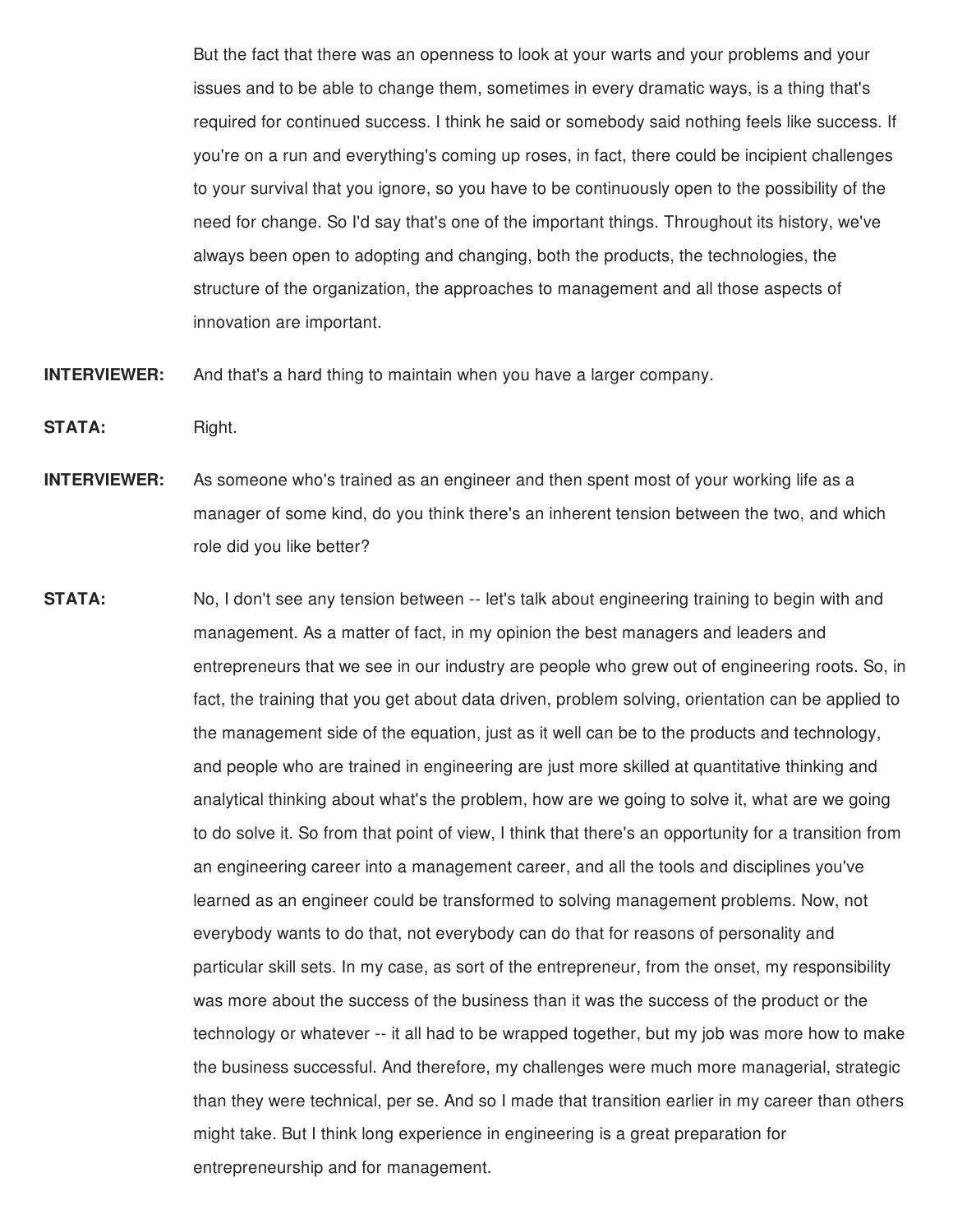**INTERVIEWER:** Can you tell me a little bit about the formation of Stata Venture partners?

- **STATA:** Yeah, that came -- when I stepped down to CEO and became a working chairman, which I am today, the question is what am I going to do with my life. For me the worst thing in the world is for the CEO to have the ex-CEO hanging over his shoulder. So, I decided really the best policy was to step aside and really step aside, and then figure out how can I contributor as chairman, but I have a lot of free time on my hands. And the part that I've enjoyed most about my career and the part that perhaps was the best at was the discovery of opportunity and the development of new opportunities. So within the company that was one of the major things that I did was trying to figure out where do we go next, how do we get there, so there was sort of an entrepreneurial bent to what I did in terms of my responsibilities and role at Analog. And that turns out to be what venture capitalists do. So when I stepped down in that role, since it was kind of logical that I would continue to do that, but to do it with new teams of people that weren't employees of Analog, but entrepreneurs who were going to go off and do their thing, and where I could help them not only from my experience but from finance and other ways. So, it was a very logical extension of my career and the thing that, as I say, probably is the part that I most enjoy and probably do the best.
- **INTERVIEWER:** Tell me a little about how the Mass High Tech Council was founded, and why you thought that was so important.
- **STATA:** Well, the big challenge for a technology company is forever recruiting the best and brightest engineers, retaining them and developing them, because that's what innovation is all about. And we've had -- you know there's never enough best and bright engineers, so you always want more. But even across the spectrum of engineers, the United States has for decades been plagued with the fact that we are not producing as many engineers as we need. So, in the late '70s, as I recall, we formed an organization here in the Boston area called the Massachusetts High Technology Council. It had two primary missions, one of which was to try to influence government policies that made it a friendlier places for companies like ours to start up and grow, because it wasn't a very friendly place in terms of tax policies and regulations and other kinds of things. So we thought we had a responsibility that we could better do collectively as a group to influence policy than we could as individual companies. And the other side of it we said hey, what's our biggest problem? Well, there were problems with the government but that wasn't our biggest problem, the biggest problem was enough good engineers. So we took that on as a very serious challenge and figured out how collectively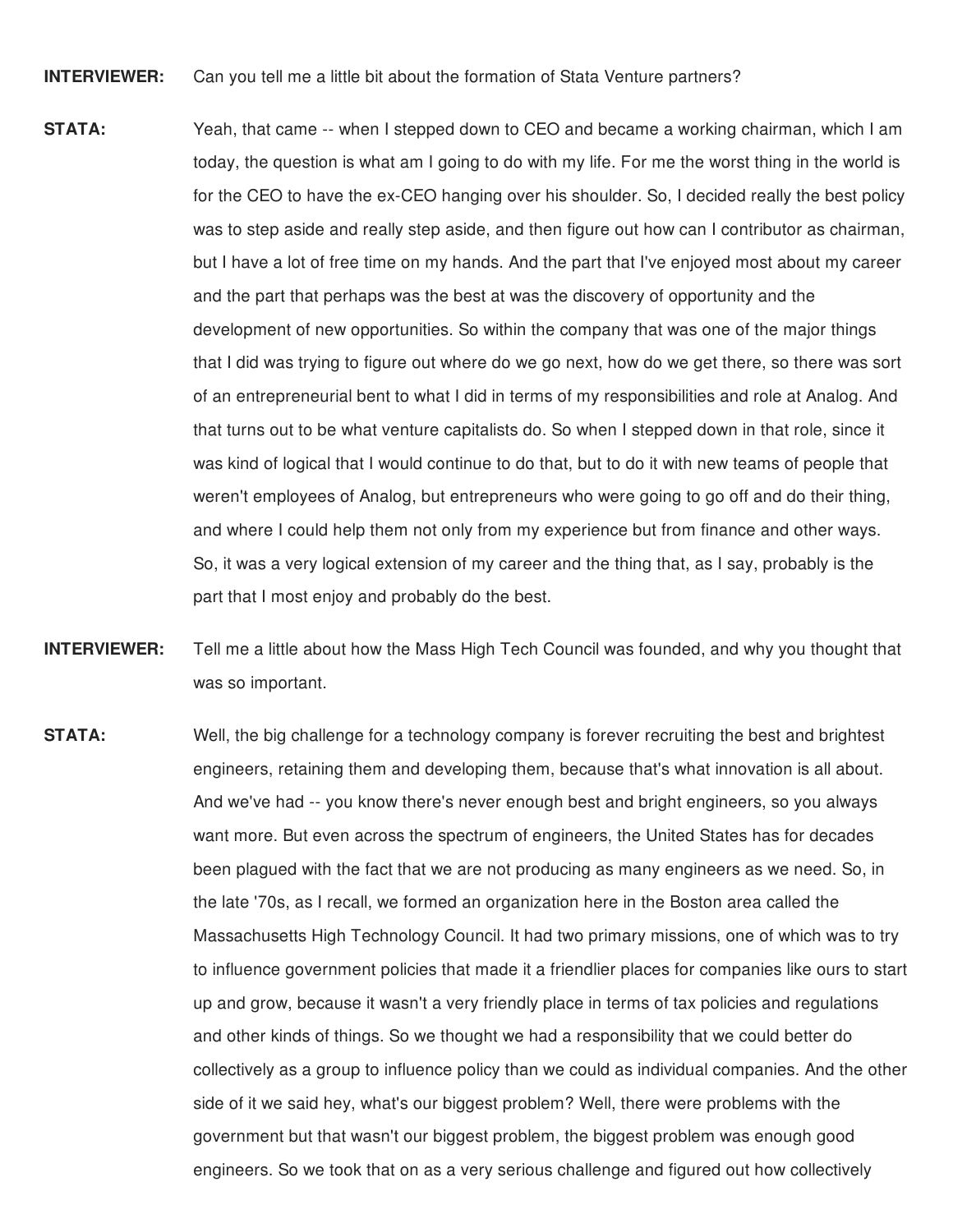could we influence the education system and what our role would be as companies and working with universities and so forth to get more engineers that were more prepared to work in industry and help us do what we wanted to do.

**INTERVIEWER:** Tell me about your successes.

**STATA:** Well, the Massachusetts High Technology Company was unique, as a matter of fact, still is today in many ways, and one of those is that the board of directors and the members were the CEOs of the company. This is not something delegated to a trade organization, you know, we got together as the leaders and took a direct primary responsibility. So when it came time to talk to government officials or universities, whatever, we had the CEOs collectively talking. And the other thing that happened as a side benefit, which you didn't anticipate, was New England has always been sort of a-- has had the reputation that's well earned of being somewhat insular, as compared to Silicon Valley and everybody having a beer Friday afternoon down at the bar, here you go home, right, to get out of the snow. So, as a result, the companies and the CEOs didn't know each other very well. They didn't have a forum within which to get acquainted. And it turned out by providing this forum to work on common problems, they got to know each other, and there were untold benefits that came out of that learning process. And so all of a sudden little things would come up where people would go off and talk about things and find solutions to things that otherwise they wouldn't have done it that way.

**INTERVIEWER:** Do you have an example of something that got solved that way?

**STATA:** Well, yeah, there's one very big example, which was sort of a outgrowth of that experience of mutual learning. And that is somewhat later, sort of you might say a spin-off from the MHT experience, was the Center for Quality Management. So during the time when companies were scrambling to compete with the Japanese and threw out what this quality stuff's all about, there was a professor who was invited to come to MIT to introduce CQM to the Leaders for Manufacturing Program. So, I hunted him down and asked for his help, say what can we do at Analog to accelerate the pace of learning. And he said well, what you need is mutual learning, and he related the fact that in Japan they had this organizational mechanism for the executives to come together and learn from each others' experience. We had had that more generally in MHCC, but we didn't have it specifically with respect to quality. So we actually formed this organization to focus on quality management and accelerating the pace of improvement in our companies. That was remarkably successful sort of as a spin-out, and it helped our company a lot in terms of rounding the curve and becoming very good at quality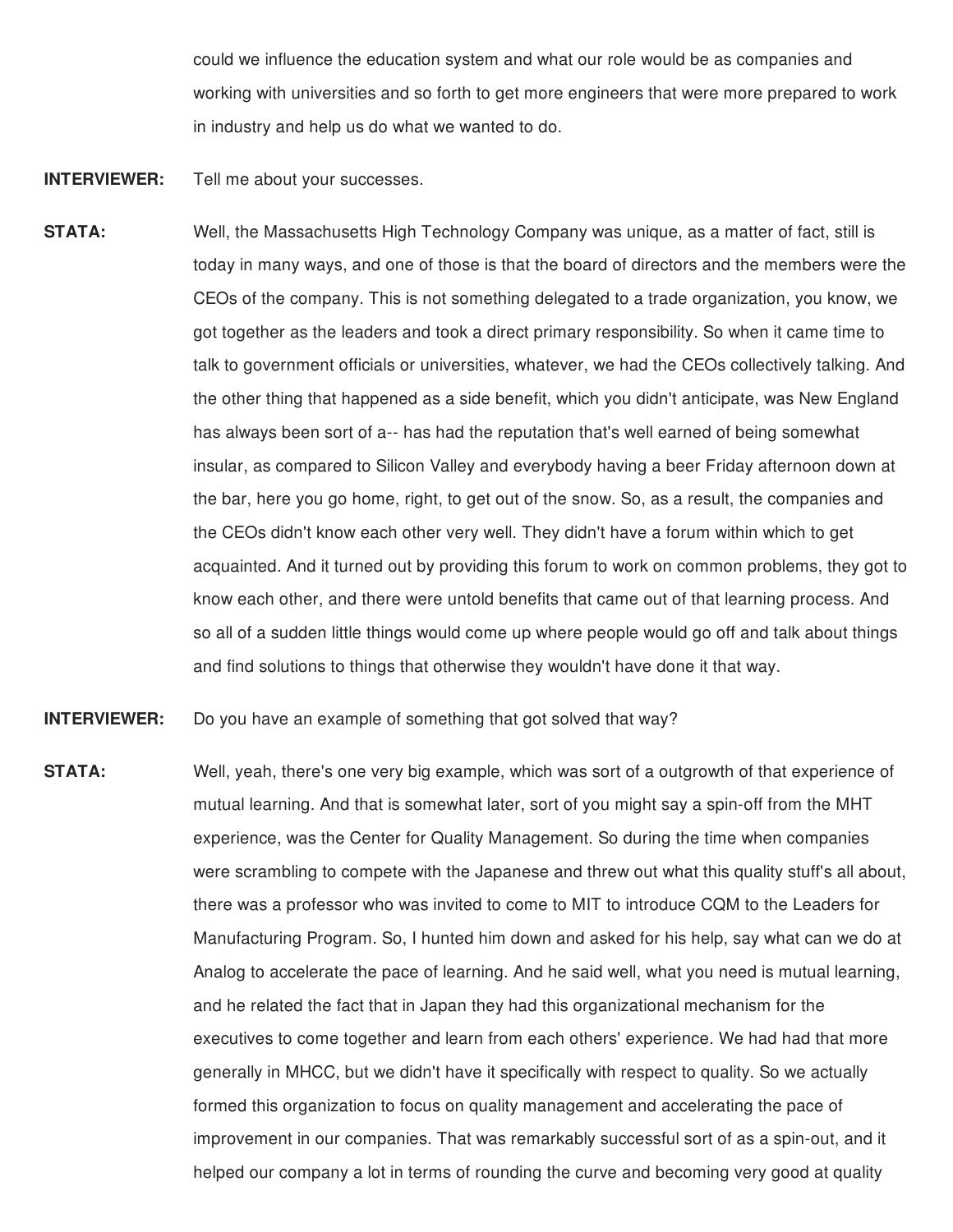management.

## **INTERVIEWER:** What's the two percent solution?

**STATA:** Well, that going back to the MHTC. We came up with a notion that part of the solution was for companies to be more supportive of universities, to provide them support in research or educational programs or whatever. But a certain amount of their profits, okay, should be allocated to supporting and helping universities. So we came up with this number, how about, why don't we take two percent and kind of set that aside and find ways of deploying that either, as I say, for research or educational programs or whatever, and to convince the companies that was part of their duty as responsible citizens if they wanted to make this a good place to build their companies. So many companies did that, including our own. I must say that that was not a sustainable principle.

## **INTERVIEWER:** Why not?

- **STATA:** If we look at the situation today, not just as a result of the recession, but there's such a maniacal focus on quarterly earnings, it pushes companies to be relatively short-sighted in what they do, even within the company. Now to take the point of view that we're going to take a long view and support a much longer term cycle of benefit, you put the money in here but how long does it take before the results come back. So it takes a longer term perspective to do that. Now we still do it at Analog Devices, and we still make investments for a bunch of reasons in universities, but I would say that -- and many companies do. But I'm just saying within MHTC as a dominant principle everybody signed on and did, it never caught on broadly and it was hard to sustain it.
- **INTERVIEWER:** So why don't we get back to your work with MIT over the years. How about starting with what prompted you to take on the Alumni Association?
- **STATA:** It really wasn't until my 25th anniversary that I had any real association with MIT. Very busy building the company and didn't see tangible, real benefits in pursuing that relationship. And I'll say without elaborating it, the extent to which I made a program to doing that, I found a very unwelcome response. So that kind of turned me off for some period of time until the 25th anniversary and I don't think I'd ever gone to an anniversary reunion before. But, you know, met the old friends, and part of that was to give some money and I hadn't really given much money to MIT. And so that started the re-engagement. As a result of that, I think the fact that I made a fairly generous contribution at that time, as I recall, MIT tracked me down and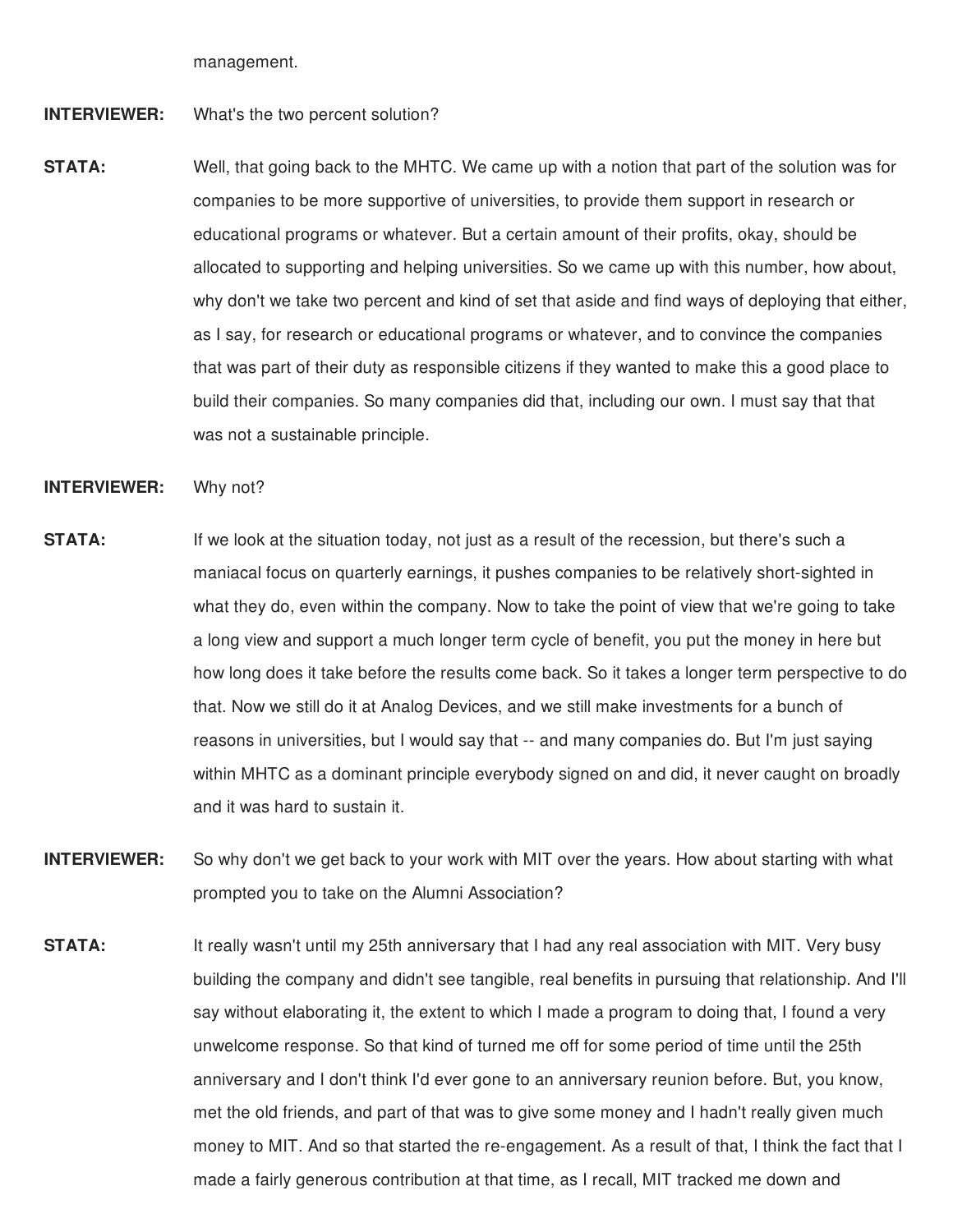basically invited me to become part -- I think the first engagement was the visiting committee at EECS. At least that's the part that I remember as being the most enduring and engaging. And that started a long romance with Analog Devices where I became the president of the alumni association for a period of time and I've been on the Corporation, on the executive committee, and so just last month the chair of the EECS Visiting Committee, other visiting committees--.

made a fairly generous contribution at that time, as I recall, MIT tracked me down and

- **INTERVIEWER:** The search committee for the presidency?
- **STATA:** Yes, I was on the search for Vest, I was on the search committee there. Vest challenged me to become the campaign leader for the campaign for MIT, which just -- we raised \$2 billion. I get a lot more credit as being the chairman of that than I deserve, but I did put some hard work into it. But clearly it was very broad-based participation and Chuck Vest and the faculty just, you know, did some remarkable things to raise money.
- **INTERVIEWER:** MIT has a pretty robust alumni association, why do you think there's such loyalty to the institution?
- **STATA:** Well, I'm not too sure I agree with what you just said. It's all relative. Now, when I was the president of the alumni association, when I looked at the statistics I said, who's giving, how much are we giving, what percentage, what's the numbers, and now I said let's go find who are the leaders in terms of the support the alumni give to their university. It certainly wasn't MIT by a large stretch, and it turns out one of the leaders in this is Dartmouth, and so I actually visited Dartmouth, and I visited other universities, how do you do this? What's missing? One of things I found that was missing, and coming back to my 25th reunion, we surveyed the survivors of that period, classmates, and asked a question, would you, did you, or would you, how do you feel about your children going to MIT? It was remarkable the number of people who said never, never.

## **INTERVIEWER:** Why?

**STATA:** Why would I want to put them through the grueling experience that I went through? It's not necessary to go through that kind of pain. Number two, a lot of them were less articulate about this point. But a lot of people, I think that's changing now but up until relatively recently, I'd say there was a -- there was enough pain inflicted during that process to where there wasn't a warm and fuzzy feeling about MIT. And we didn't have any ways of breaking through those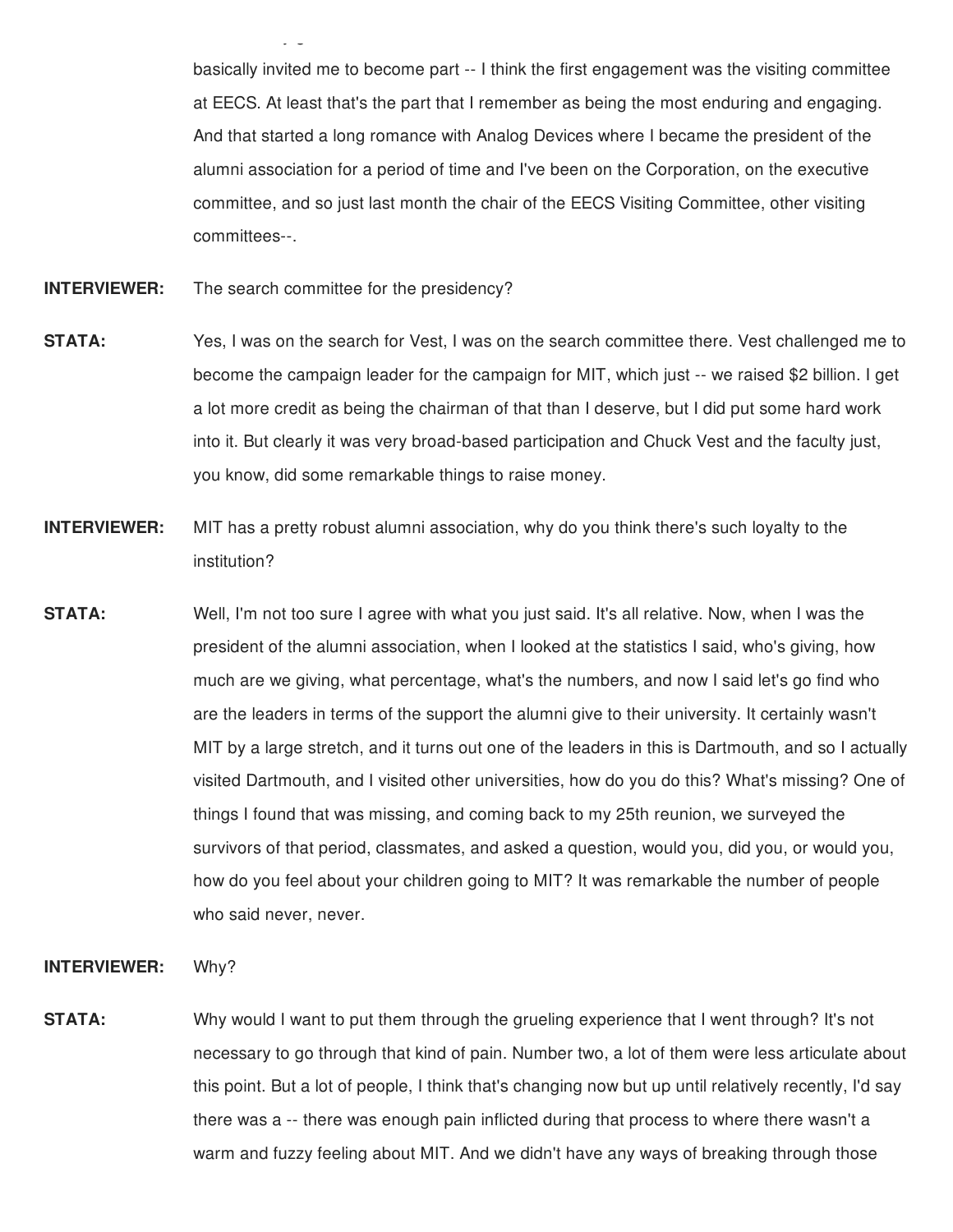barriers. Now, one of the things I learned a Dartmouth, what they do is they invite the freshman to come in ten days ahead of time, they take them for a walk in the woods, literally, okay, with senior classmates and mingling, and they do an enormous amount of bonding in that starting process. At Analog -- pardon me, at MIT, when I came here and I think up until very recently, the first week was trying to find a place to sleep. I mean just an incredible, a horrendous rush trying to figure out what fraternity, what you're going to go, no, yes -- not a very pleasant experience. The other thing that Darmouth has is a football team, right? So fifth reunion, a lot of people would come back -- we don't have a football team. So a lot of people like me never came back to the fifth reunion or the tenth reunion.

So there's a lot of patching up to do there. And I think during Vest's administration, and I think extended on now with Susan, is the whole notion of student life and learning, okay. So, all of a sudden say you know there's more to it than just these classrooms, and what are we going to do to make MIT a more enjoyable and fulfilling experience. And what are we going to do about this rush thing? What about having the freshman come in and have a place to sleep on campus to begin with. So we've now begun to go down that path, and are increasingly are finding ways of building relationships which are not so painful, and where there's fond memories, there's more fond memories then there used to be.

So, from that point of view, I think when you look at the numbers today, I think still the participation rates are not leadership, but they've certainly improved and I think they'll continue to improve. As people get along in their life and they, you know, 25 years later they're going to reflect back, a lot of alumni do, like I did, you know, come to say wow, you know MIT really had a big influence on my life. So, you know there's a debt of gratitude here that I need to think about in terms of work, wisdom and wealth and whatever combination that makes sense. And so I think later on that that loyalty that you speak to began to develop, but my senses earlier on, we have had historically more difficulty with that.

- **INTERVIEWER:** It's interesting to me because from your description of what you learned as a student here, to find out that you really didn't maintain engagement for 25 years, that's sort of surprising, because I would expect that, but I guess the perspective of what you got out of it is a more recent perception than something you were aware of when you graduated.
- **STATA:** Well, of course, I just finished my 50th reunion, so there was a 25- year span there where I wised up. But yeah, in the early years that was not front and center because people are starting companies and whatever, families, you know these other things, and there's not the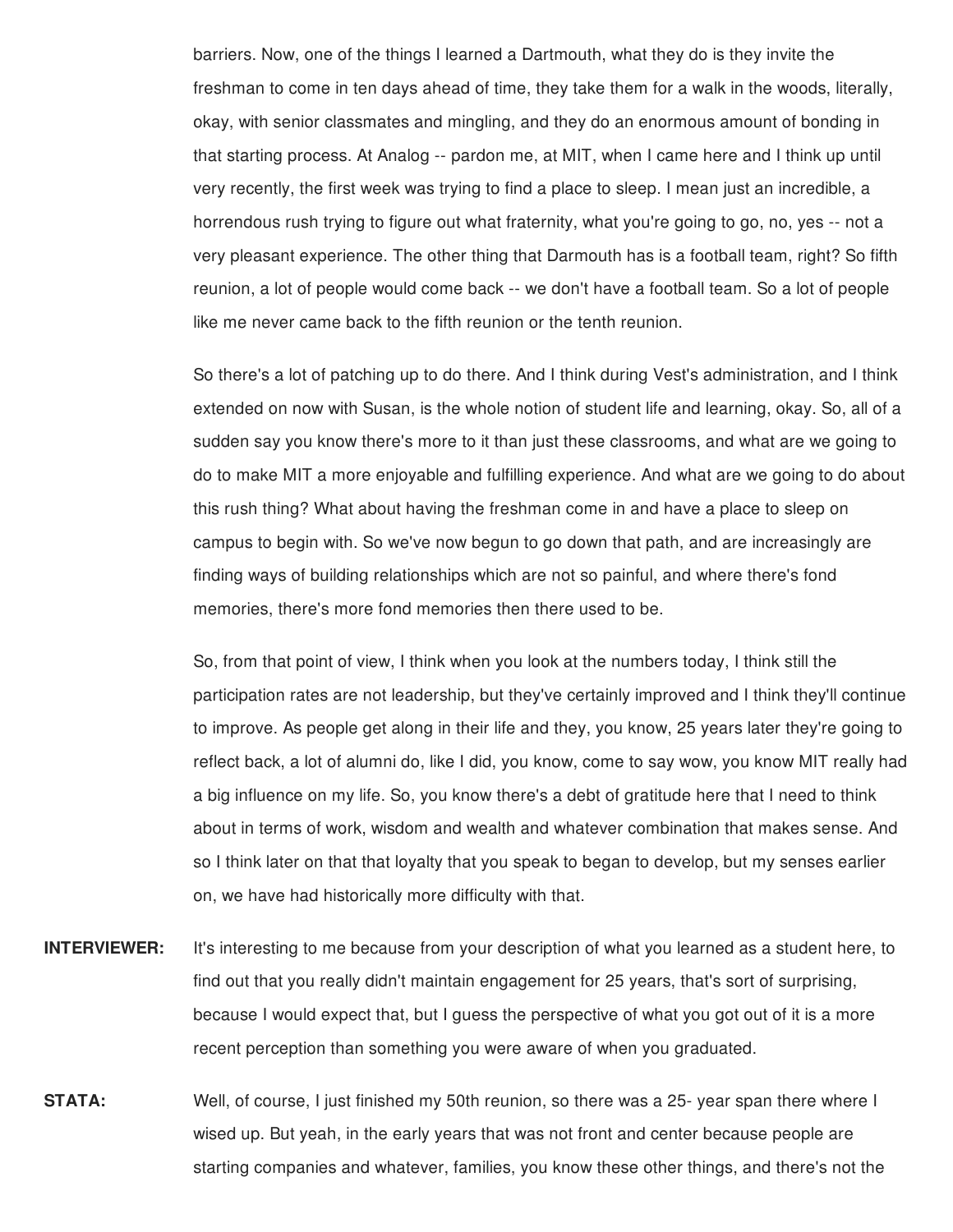magic, okay, of let's go back to the football team and see all my old friends that I met walking in the woods my first ten days. So there's certain bonding there which is not as strong. I think historically we were more about heads down, you are here to learn. But we certainly don't want to lose that, that work ethic and the diligence, but at the same time I think there's ways of making the experience here a richer one across more dimensions, and we've been working on that now for a decade and I think we've made a lot of progress.

- **INTERVIEWER:** Is that something that's a big part of your involvement here trying to change that? I guess I'm trying to -- why are you so involved, why did you become so involved?
- **STATA:** Looking for opportunities to pay back, to make a contribution, and from that point of view, when invited to become a member of the visiting committee, I mean that's a great way for alumni to re-engage in ways in which they can really help. So I found that always to be an extremely fulfilling way to get to know the faculty, what's going on and so forth. And by the same token, the Corporation, you learn about what's going on, and I was invited to become a member of the Executive Committee, that's a more time-consuming demand, but because, again, because of my desire to not only to give back, but then you also reach a point in your life, again, a little bit later on where you're saying to what extent have I changed the world, to what extent can I change the world, and you look at MIT as a place that is changing the world. Now the extent to which you can team up in some way, some small way, and get a hold of the rope and help pull MIT along its trajectory, I've concluded, in terms of the use of my time and resources, that there's no other place in the world that society and the world is going to benefit more than MIT doing what it does better and better. So that goes beyond paying back. That goes into a realm of an understanding and a respect for the important, important role that MIT plays in the world. And as you get into it, the recognition that MIT needs a lot of help to do that. It needs the help and support of its alumni -- financially, wisdom, work -- it needs all those things. And as you get in closer touch, you come to appreciate that, and then you become more motivated to want to contribute on all those dimensions.

## **INTERVIEWER:** How do you see MIT changing the world?

**STATA:** Well, it's in so many different ways. I mean it's an institute focused on science and technology. Now there are other things, you know, I mentioned humanities and those other great things about MIT, but the great thing about this place is that you know that's its core. It focuses all or most of its energies around that. And as a result of that -- and it aspires -- back to leadership - - it aspires to be the best at what it does. And it has a much better chance of doing that than a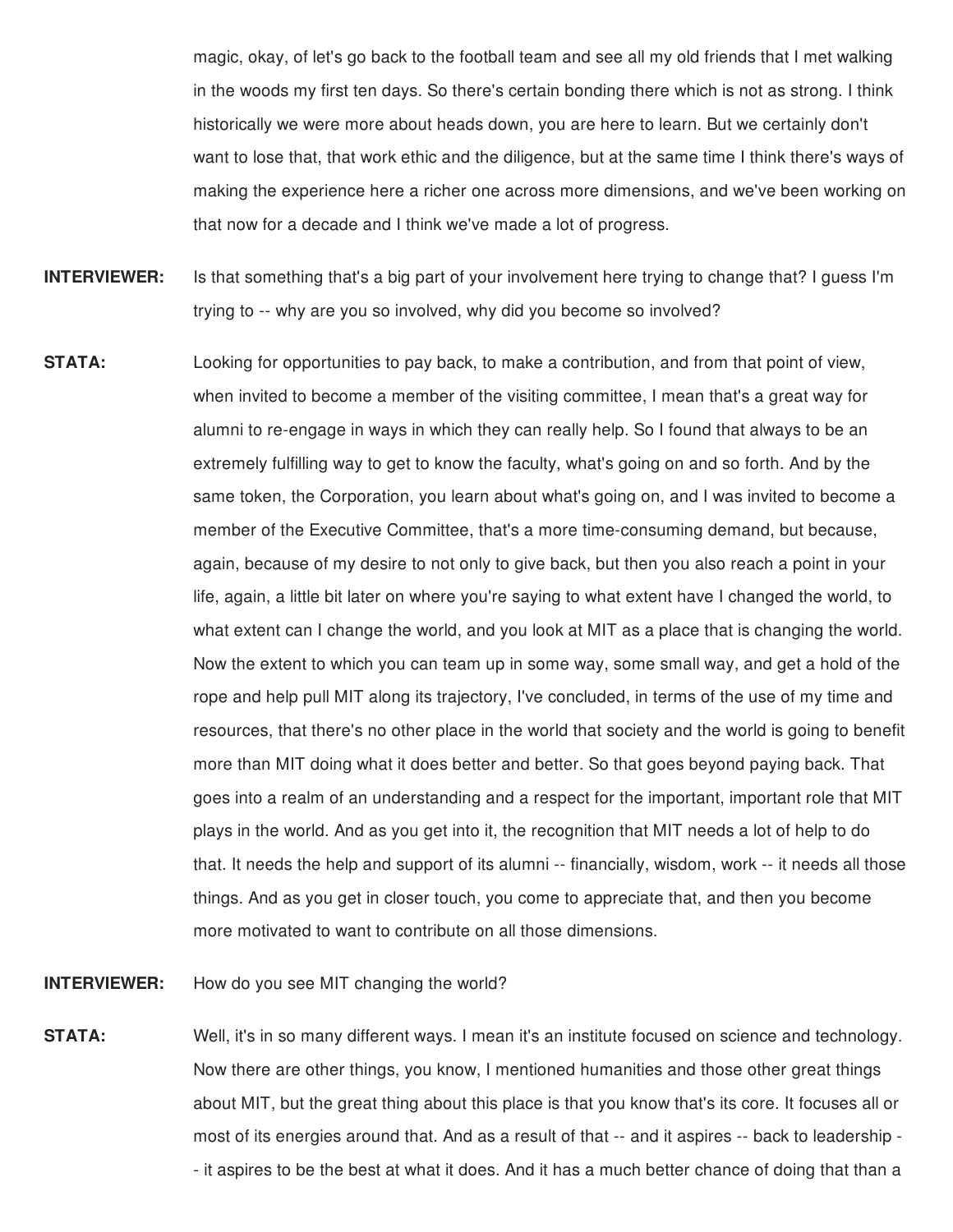lot of other universities that are flung out over broader boundaries. And we see that -- one dimension of leadership that MIT has taken is interdisciplinary research. They were one of the early universities to see the benefits and to develop the experience and the tradition of crossing departmental boundaries. And now a lot of others have learned from that are mimicking from that. We're now beginning to see that take place on the educational side where there are degrees that are bio computation, biological computation degrees, right, and other kinds of degrees, and I think there, MIT again is able to innovate, because they're so focused. And so we see MIT able to innovate because of the focus on what it does and to provide the model for being the best in science and engineering education. That's one part of it.

The other part is how many Nobel Prize winners have come out of this place, so how many individuals in terms of your research have in fact changed the world by what they have done through their participation here at MIT, and if not them then their students who have gone on to start companies, who have become Nobel Prize winners at other universities or leaders in other universities. So just look across so many areas and we see the mark that MIT has made, particularly in the areas of science and technology. And now we're beginning to see that immersion in the global context where MIT's ambition to contribute in a more global sense and figuring out how to do that in the best way, everybody's experimenting with that. I'm sure we'll discover that model probably sooner than most other places and that will help others to figure that out, too.

- **INTERVIEWER:** You mentioned leadership, you've won a whole list of MIT awards and other awards, including the Founder's medal, and a lot of these are about recognizing leadership. What do you think makes a good leader?
- **STATA:** Oh, there's so many things. But let's start with one. Certainly the ability to encapsulate a vision that in some way is purposeful and important, and then inspire others and encourage others to align with the achievement of that vision. So, the creation of the vision, however it's done, and the alignment of people behind its achievement. I mean at the end of the day that's what leaders do, and the skill sets to be able to do that is important. And part of the visioning part is being able to think strategically, to be able to canvas a lot of information and synthesize it.

But very importantly being a good listener. You can't know it all. You can only know a relatively small amount, and to the extent to which you are able to create a vision of any importance, it can only be done collectively by your ability to listen well and learn from people who are more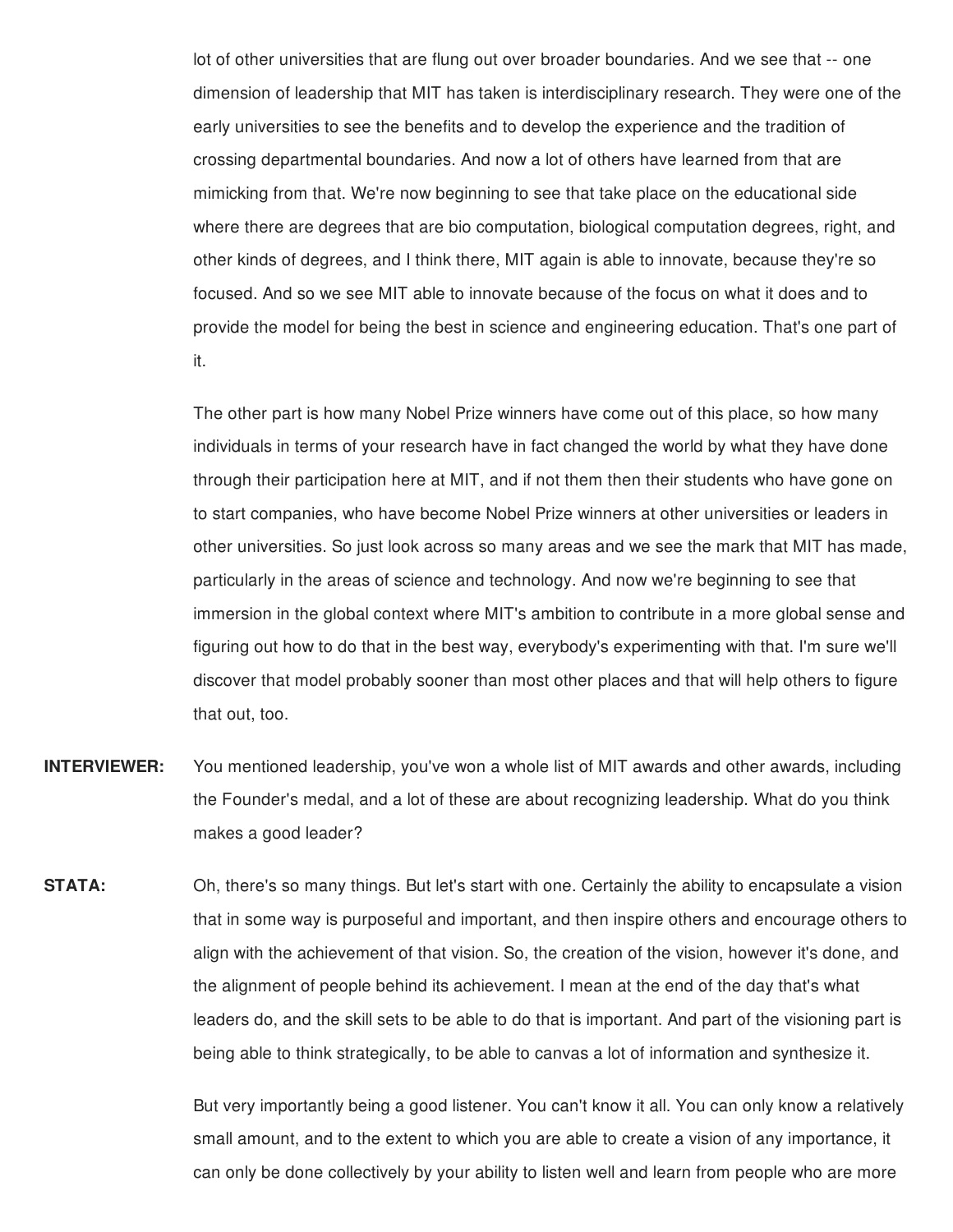knowledgeable than you, and then with the help of others, synthesize that into some kind of a picture. So, certainly the ability to align and to create visions, as I said. The other is courage. Typically leadership implies that you're going to do something different and better than has been done, and so then you're into the fact that it may not work. So the farther you deviate from what is, the higher the risk profile goes up and the more courageous you have to be to undertake that. So those are important elements of leadership, too.

But I would say in terms of this ability to create alignment and get people behind a vision, that developing trustful relationships is absolutely central to leadership where people, whether they know you or not, your reputation within the organization or outside of it is being a straightshooter, that is concerned about the issues that is of concern to you. And then also in the oneon-one situations with people you deal with more directly, to be able to get people to open up and say what they really think about you and what you're trying to do and where it could be better. It takes trustful relationships to get that. So somehow or the other you gotta develop the trust in people.

**INTERVIEWER:** So, tell me about the Stata Center and how that came to be.

**STATA:** Yeah, that's an interesting story. And it's again one of these things that you often don't know where you'll end up when you start a journey. But that journey began when I became a member of the electrical engineering computer department -- computer science department, and later as chairman. We meet every two years and a predictable part of the meeting would be an impassioned plea on the part of department leadership to please, please can we bring the computer science department, which is across the street, across the tracks, as a matter of fact, and rent a space in Technology Square. Can we please bring it together with the electrical engineering department so we're one department, because we're one of the few places in the world that claim to be one department and claim to get the benefits of the synergy of that. But how can we get that when we're living in different buildings. Please, please, please. Well, for some reason or the other that computer science building was established or Tech Square was rented 30 years ago when they started all this business with the idea that being temporary space. Well, one decade went by, another decade went by and nothing happened.

> So, anyway, as I was the chairman, and I heard the story so many times, I figured out is there some way I could catalyze a change and where we would, in fact, bring these together. So, I went to the president and said how much would I have to give MIT for you to make that a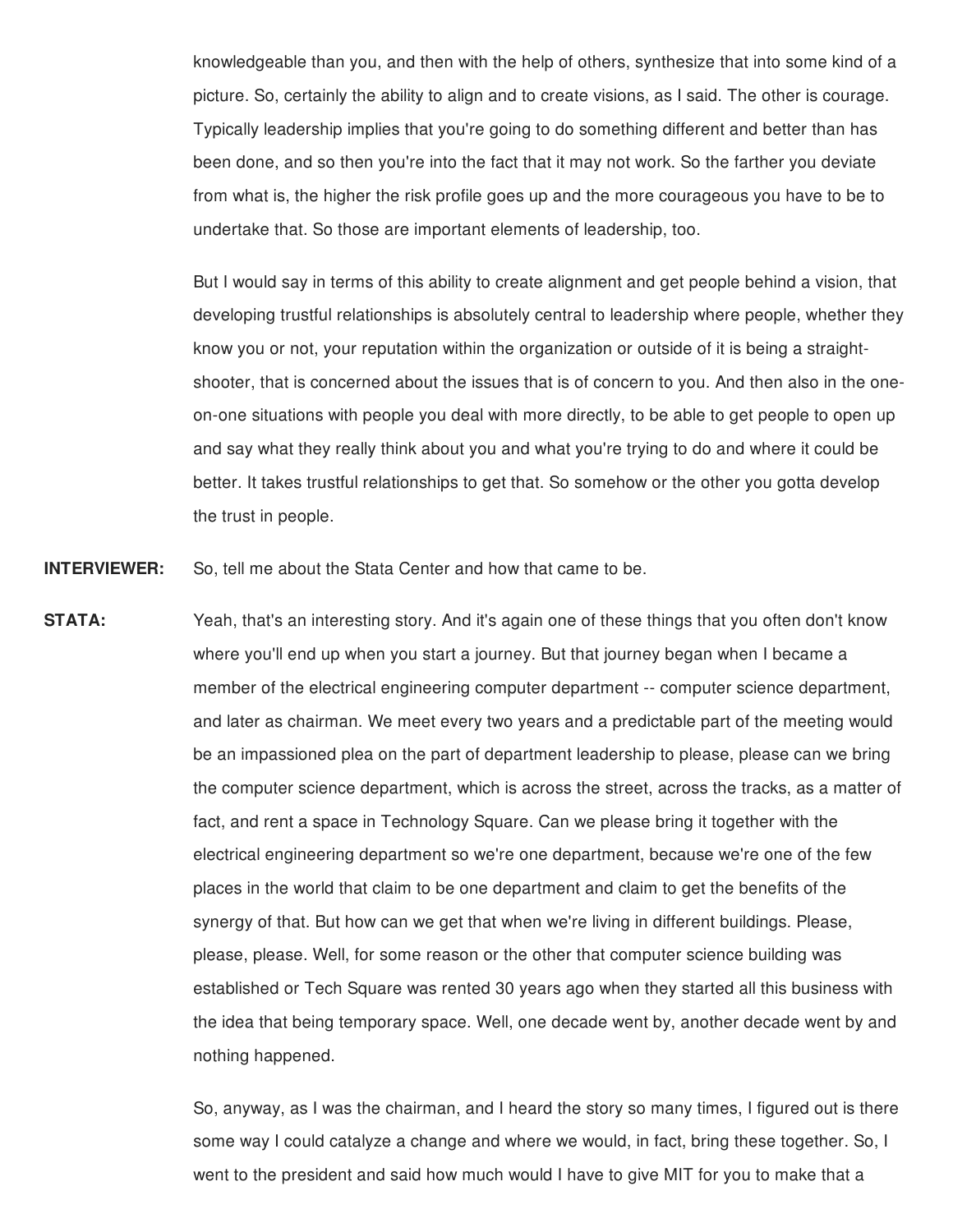priority? And they weren't prepared for that question and I kind of caught them off base, and all of a sudden now they had to really think hard about that and the priority of that. And after some period of time they came back and said well, for this amount of money we would do it. And so I said you got it, so why don't we do it. Of course, the vision of what that would be was another square box on Vassar Street that was not very ambitious in what it would accomplish, but at least it would move the people from over there to over here, and the amount of money it took to do that was not trivial, but it was not huge. Now once we got into it and MIT made a commitment to do it and they got the department leaders involved, they said oh boy, let's think about what we could really do here. So the vision of what they could do in bringing CS to the campus became larger and larger and richer. And we ended up hiring a very imaginative architect, which is a little bit more expensive than the ordinary run of the architect. And then all of a sudden we discovered maybe we should have a parking garage and maybe we should enlarge the infrastructure facilities for future buildings. So that became a huge project, but it started with a fairly limited ambition and a commitment to that ambition and it grew into something that's very important to the campus today.

**INTERVIEWER:** Can you talk a little about the design?

**STATA:** Yes. That I remember very well. It kind of boiled down to the I.M. Pei legacy, I think the name of that company was Cobb, but anyway it was the I.M. Pei organization that had grown out of his work, and Frank Gehry, and that was the choice they were going to make. And President Vest invited me to his office and said look, we gotta decide here, and we've got this possibility, we've got that possibility, and before making a decision I'd like to have your opinion on that. And it didn't take me long to offer that in terms of MIT's about the future. And from that point of view, you know, Gehry is sort of a futuristic architect, so why not. He says, oh, thanks a lot, he says that's actually what I feel. Of course, I think he had pretty much already made up his mind on that, but it was the courtesy that he would have extended to ask my opinion. But he took a lot of flack for that. There was a lot of alumni who liked to live in square boxes, and the idea of this crazy building didn't make a lot of sense. So he took some heat for that, but at the end of the day it turned out to be a very important decision.

> I had the opportunity of the faculty got involved, our architectural department got involved, and I wouldn't even begin to try to have influenced the decisions about what the architecture should be or what the building should be -- I was sort of an observer. But at least people were considerate enough to invite Marie and I to various steps in that process, to visit Gehry's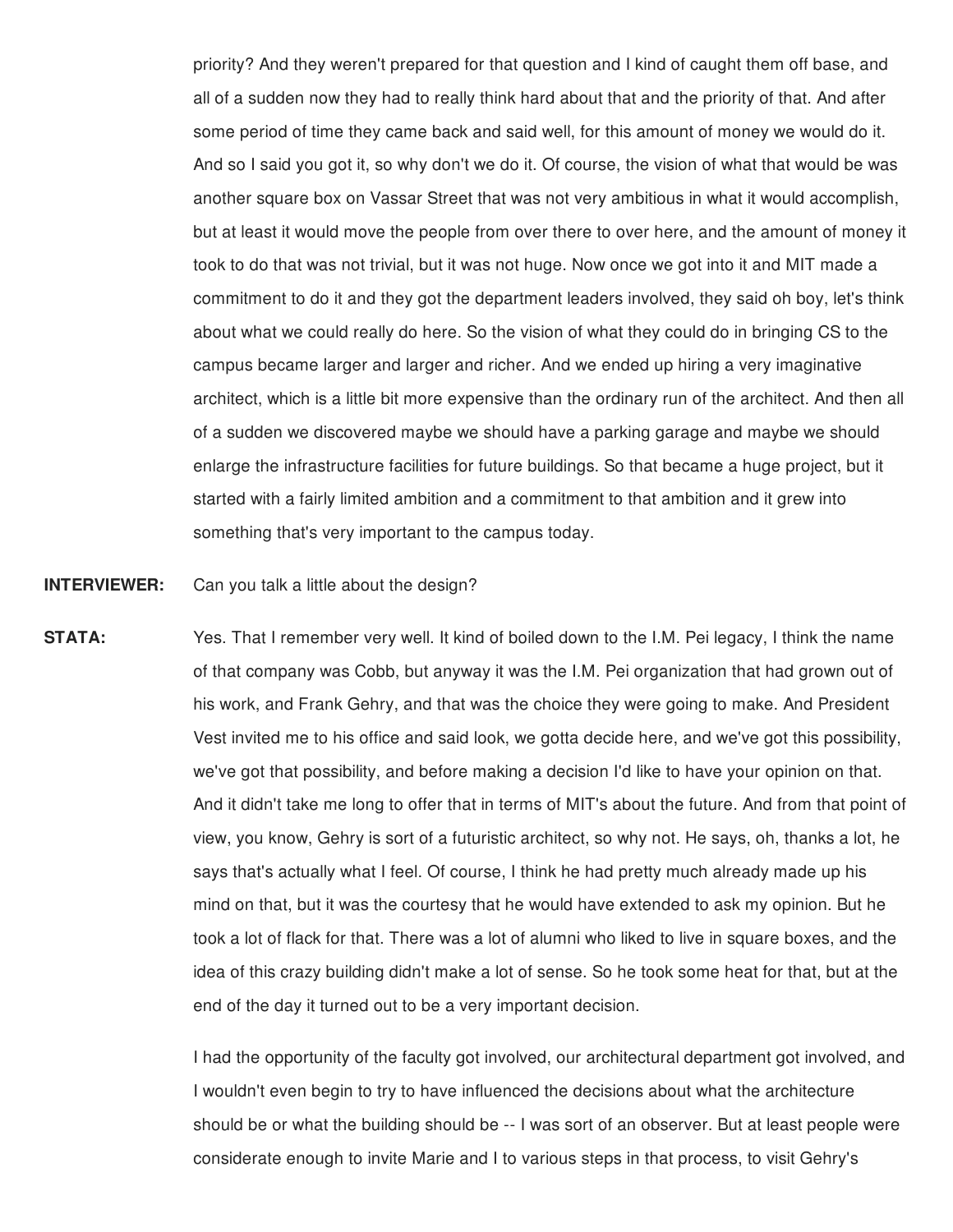studios and to see the amazing evolution of how that thing went from a pile of blocks on his desk to creation. It was a tremendously interesting and inspiring thing to participate in.

- **INTERVIEWER:** Now that the computer science has been brought into the fold, has that changed -- can you see any change that that makes?
- **STATA:** In remarkable ways. It went well beyond what was envisioned to be the benefits. I'll mention a few of the things that have changed.

One of which is the current department head, Eric Grimson, decided to change the titles of his two associate department heads. They used to be associate department head for computer science, and associate department head for electrical engineering. He says no, no -- you're going to be associate department heads but without designation, because I don't want you to think that way. The other thing is you're going to have your desk, you're not going to live out there in the computer science department, your desk is going to be next to mine, because we're going to work together as a team. We're going to have faculty lunches that used to be separate here together. We're going to have search committees now, which are both sides of the department. We're going to have curriculum development that brings together people to do things that would not have otherwise been imaginable in terms of the new course materials they've developed.

And beyond that there's just every day, day-to-day life and the fact that people bump into each other and have these casual conversations that they couldn't have before. An untold benefit in terms of innovation grows out of that. So they the benefits of being next door, being integrated are much more than the arguments that were put forth as to why do it.

- **INTERVIEWER:** A lot of what you've done either directly or indirectly has sort of been in the service of the public, and I wonder was that something that was intentionally important to you or was that just kind of a by-product of the things you got interested in?
- **STATA:** Give me some examples.
- **INTERVIEWER:** I'm thinking about helping to foster education in technology, or the things that you've done internationally, which we probably should talk about.
- **STATA:** Well, it's the same thing of going back to the MHTC and the CQM experience. You see opportunities and need for the world to improve from where it is that can only be achieved by collective participation by putting your shoulder to the wheel all along with other people, and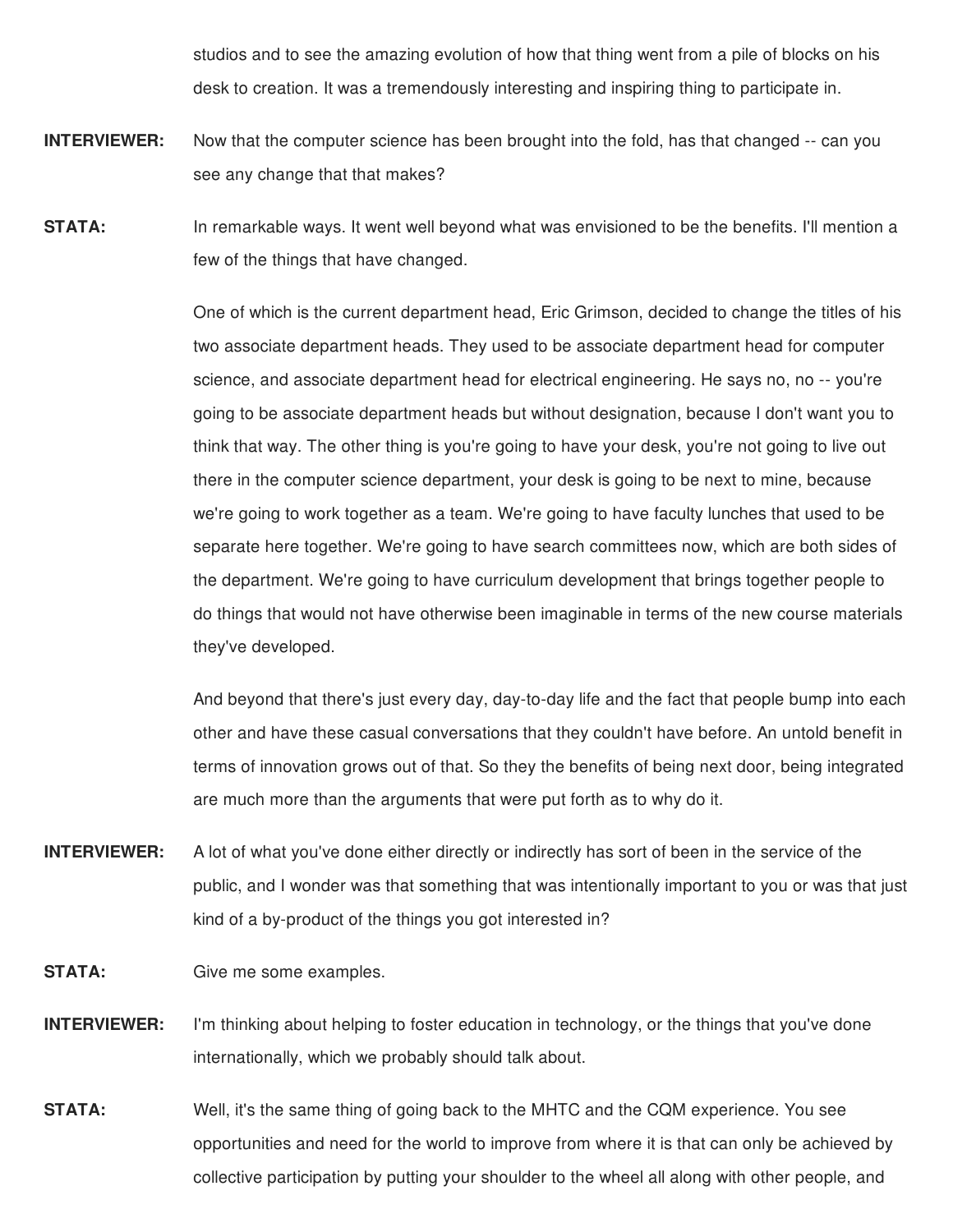put energy and resources into making the world a better place. And you discover your particular areas where you can add value, for example, in the case of engineering education is a place that it's not only so important to our country and to our industry, but also something I've learned about and can add value, so you look for those opportunities. And in that sense as a citizen of the country, I believe a certain amount, you know, somebody's gotta do that work or we're not going to have the country that we are so proud of. Just as somebody's gotta do that work at MIT or we're going to have the MIT about which we're so proud. So you can't say that's not my job, it's gotta be part of your job. So I think that's the orientation to look at it, and then you try to pick spots where you could have leverage or you think you could have leverage.

**INTERVIEWER:** So, tell me about the stuff that you've done internationally.

**STATA:** So, the place where I spent the most the time and effort in that regard is in India working with the Indian Institute of Technology in Madras. And through business, I got introduced to a faculty member there, and that faculty member had a vision about what he wanted to do to change that university, and ultimately through that perhaps a lot of the university structure in India, to make technology and science to be more in the service of society. That was kind of his vision. And one of the models is MIT. And one of the outcomes, we only touched on it a little bit, but, of course, one of the great outcomes at MIT is all these companies that are generated, all the entrepreneurship, and all the jobs that are created as a result of these thousands of companies. So he looked at that and looked at IIT, Madras and the other IITs and said we're not doing that, we're not having an impact on society. So he said about recruiting other faculty members from abroad to fill up his department, and they set out for that vision to create an environment for entrepreneurship, where there would be start-up companies that would come out of the university, where they would tackle the problems in society and bring technology and science the the solution of those things. He's been working at that for 25 years now and has made remarkable progress. In terms of changing that place to be more like MIT, not quite there yet, but more like MIT, and as a result of that has impacted the other IITs to be thinking similarly.

> So from that point of view, again, it comes back to you've only got so many days on this earth and so you look for purposes, purposes that are meaningful and where you can get leverage. So I saw there a situation where if I could help that group realize their vision, what an impact it would have. What a good use of my time and some of my resources. So I was motivated to do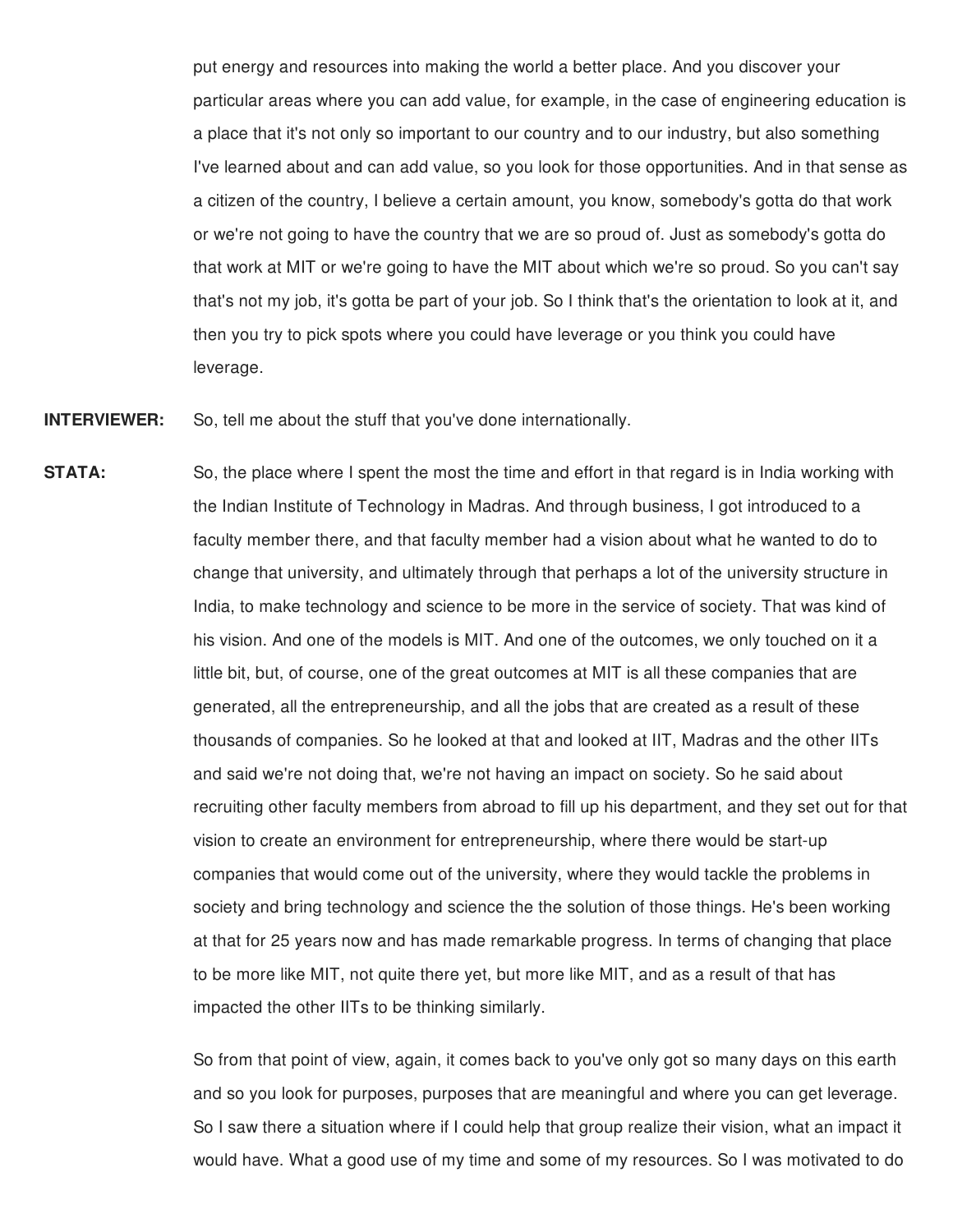that. So, I used to travel there at least three times a year, sometimes four, I've cut that back to two, but I still go over there quite frequently. There's a bunch of spin-out companies that have come out of that experience. A lot of learning about entrepreneurship. A lot of things are being done in the villages that didn't used to be done in the villages. So it's a gratifying experience. Part of all this stuff is you look for things that makes you happy and satisfied with your life, and when you do those kind of things and you can see the impact on them, you feel good about that.

- **INTERVIEWER:** So, we're very close to the end of the two hours, and I guess what I would like do is I'm wondering do you have any hopes or aspirations for MIT as you look toward the future, like where would you like the institution to be in 10 years or 20 years?
- **STATA:** Well, what I see happening -- I had the opportunity to see it happening under Chuck Vest's tenure and now I see it happening under Susan Hockfield's tenure, and their leadership coupled into the tremendous faculty resources of this place, somehow they're able to keep imagining and envisioning how to make it a better place, how it adapted to the changing requirements of the time. And as I said earlier, I think MIT does that better than any other, certainly science and engineering institute, and I would venture to say better than any university, period. And so the important thing is for them to stay on that track, and for the continuous ambition of MIT to provide leadership in the world, because there's a deeply felt sense in the faculty, in the students that they want to produce, just as there was at Analog Devices, is if you're going to do something, do it right, be the best, be the leaders, because that's how you have the greatest impact and have the greatest satisfaction from your work. So, I think this drive to continue leadership, to be open to learning and not being caught by your past successes and failures is an important part of it, and I see MIT extremely responsive culturally in terms of the resources and talents to do that. Certainly one of them, we touched on that briefly, is what is the role of U.S. Universities in the global context, what is it? In the past it's been nominal. But I think in the future it's pretty clear that the places like MIT have a larger role to play and that has to be invented in such a way that it doesn't detract from what they're very good at here at home base.

I think the other thing I mentioned, but I think it's so important is back to Russ Ackoff's axiom that the performance of an organization depends much more on how the parts work together than on how they work separately. Universities have been, I would use the word, plagued -- I think at some point blessed but more recently plagued with a disciplinary silo orientation of